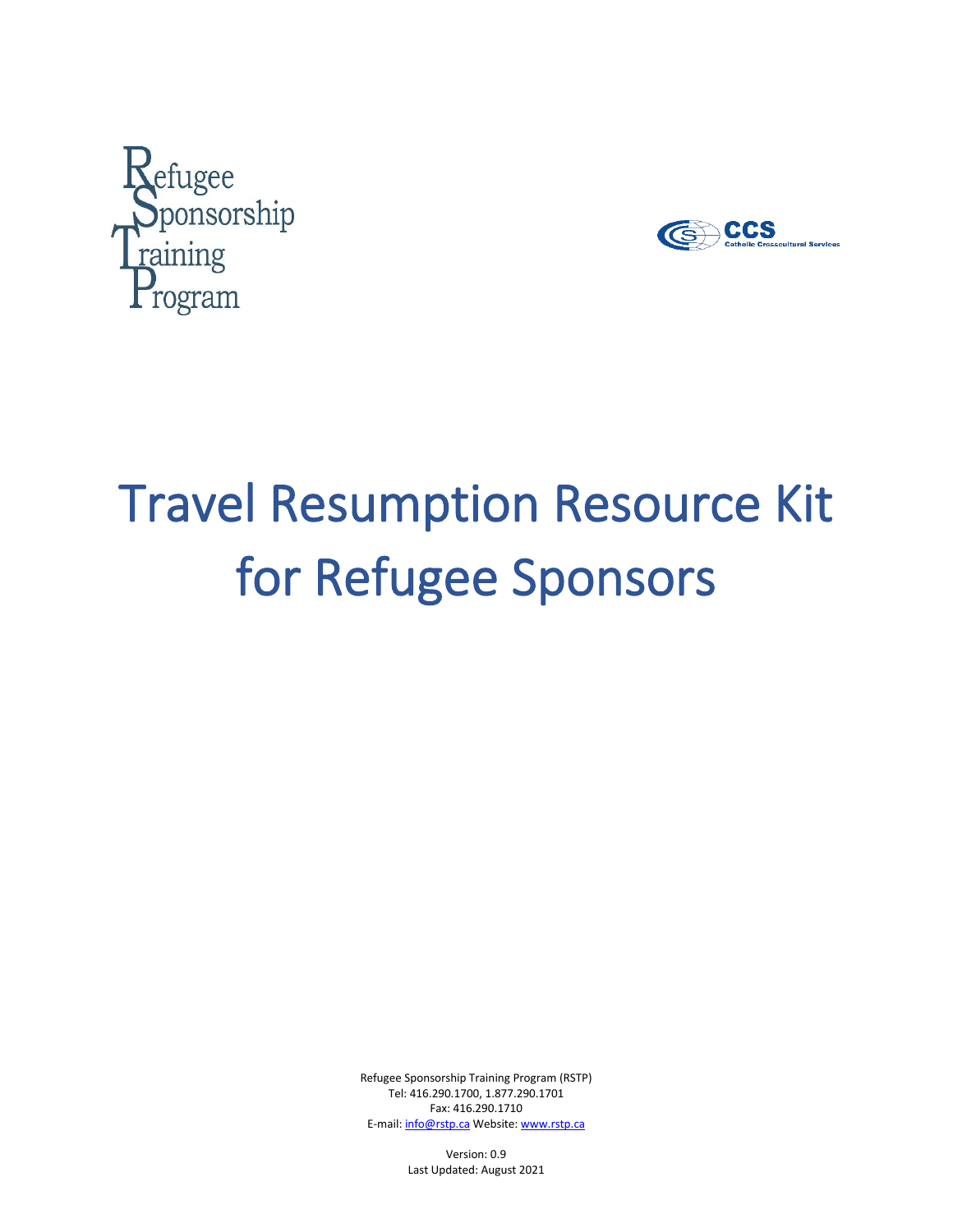# **Contents**

| Introduction                                                                                    | $\mathbf{1}$ |  |  |  |
|-------------------------------------------------------------------------------------------------|--------------|--|--|--|
| <b>Version Changes</b>                                                                          | 2            |  |  |  |
| Pre-Arrival                                                                                     | 3            |  |  |  |
| Before Travel to Canada is Booked<br>$\overline{\phantom{a}}$                                   | 3            |  |  |  |
| Overseas                                                                                        | 5            |  |  |  |
| ArriveCAN                                                                                       | 6            |  |  |  |
| On Arrival in Canada                                                                            | 8            |  |  |  |
| Procedures at the Port of Entry (POE)<br>$\equiv$                                               | 8            |  |  |  |
| The Quarantine Requirements for Persons without Symptoms of COVID-19<br>÷                       | 9            |  |  |  |
| The Isolation Requirements for Persons without Symptoms of COVID-19<br>÷                        | 10           |  |  |  |
| The Daily Reporting Requirements During the Quarantine or Isolation Period<br>$\qquad \qquad -$ | 10           |  |  |  |
| Readiness Checklists for Sponsors                                                               |              |  |  |  |
| <b>Before Arrival</b>                                                                           | 12           |  |  |  |
| On Arrival                                                                                      | 16           |  |  |  |
| Resources on COVID-19                                                                           | 18           |  |  |  |
| Appendix A - FAQs and Best Practices                                                            |              |  |  |  |
| Appendix B - IRCC Responses to Questions on the Travel and Entry Requirements                   |              |  |  |  |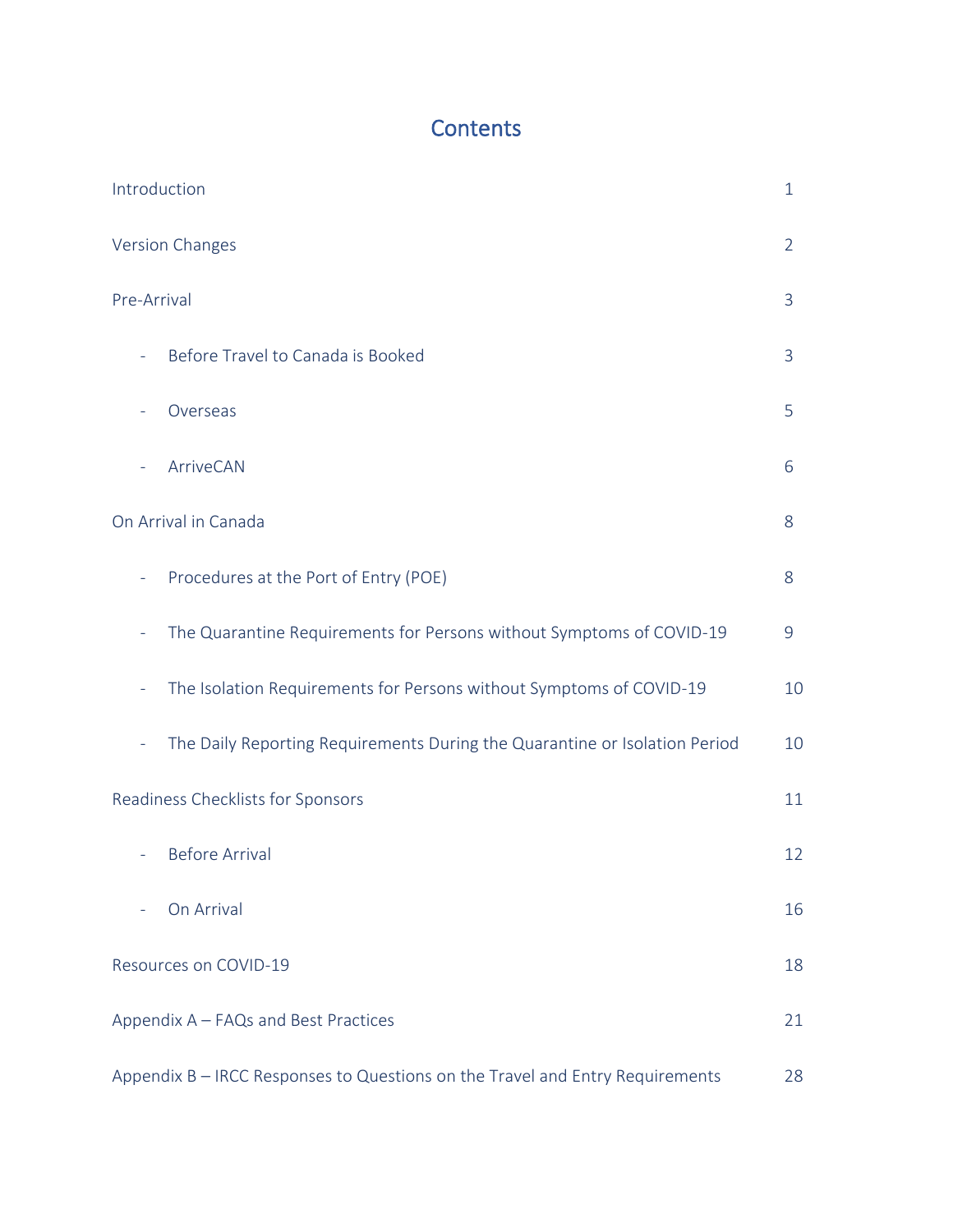## **Introduction**

This resource kit is for Sponsorship Agreement Holders (SAHs), along with their Constituent Groups (CGs) and co-sponsors, Groups of Five and Community Sponsors that are sponsoring refugees for resettlement to Canada under the Private Sponsorship of Refugees (PSR) program, the Blended Visa Office Referred (BVOR) program and the Joint Assistance Sponsorship (JAS) program. \*

The kit:

- Outlines the procedure that IRCC will follow before booking travel for sponsored refugees during the COVID-19 pandemic;
- Summarizes the mandatory requirements that all persons arriving or entering Canada by air must follow, including sponsored refugees<sup>1</sup>;
- Provides readiness checklists that sponsors can use to prepare a suitable quarantine plan to ensure the refugees comply with the requirements;
- Shares best practices from the Public Health Agency of Canada (PHAC) that can assist sponsors with preparing a suitable quarantine plan; and,
- Collates publicly available information and resources on COVID-19 that can assist sponsors and sponsored refugees.

It is strongly recommended that sponsors contact their provincial or territorial [public health agency](https://www.canada.ca/en/public-health/services/diseases/2019-novel-coronavirus-infection/symptoms/provincial-territorial-resources-covid-19.html) and their municipal government to see if there are any additional requirements that must be followed in the community of settlement.

For the latest information on the mandatory requirements that all persons arriving or entering Canada by air must follow, please visit: [https://www.canada.ca/en/public-health/services/diseases/2019-novel](https://www.canada.ca/en/public-health/services/diseases/2019-novel-coronavirus-infection/latest-travel-health-advice.html)[coronavirus-infection/latest-travel-health-advice.html](https://www.canada.ca/en/public-health/services/diseases/2019-novel-coronavirus-infection/latest-travel-health-advice.html)

<sup>\*</sup> Throughout this document, the terms "sponsored refugees" and "refugees" are used to refer to the sponsored persons before arrival and the terms "sponsored newcomers" and "newcomers" are used after they have arrived in Canada.

<sup>&</sup>lt;sup>1</sup> For more information on the emergency orders that were introduced under the Quarantine Act to limit the spread of COVID-19, please visit[: https://www.canada.ca/en/public-health/corporate/mandate/about](https://www.canada.ca/en/public-health/corporate/mandate/about-agency/acts-regulations/list-acts-regulations.html)[agency/acts-regulations/list-acts-regulations.html](https://www.canada.ca/en/public-health/corporate/mandate/about-agency/acts-regulations/list-acts-regulations.html)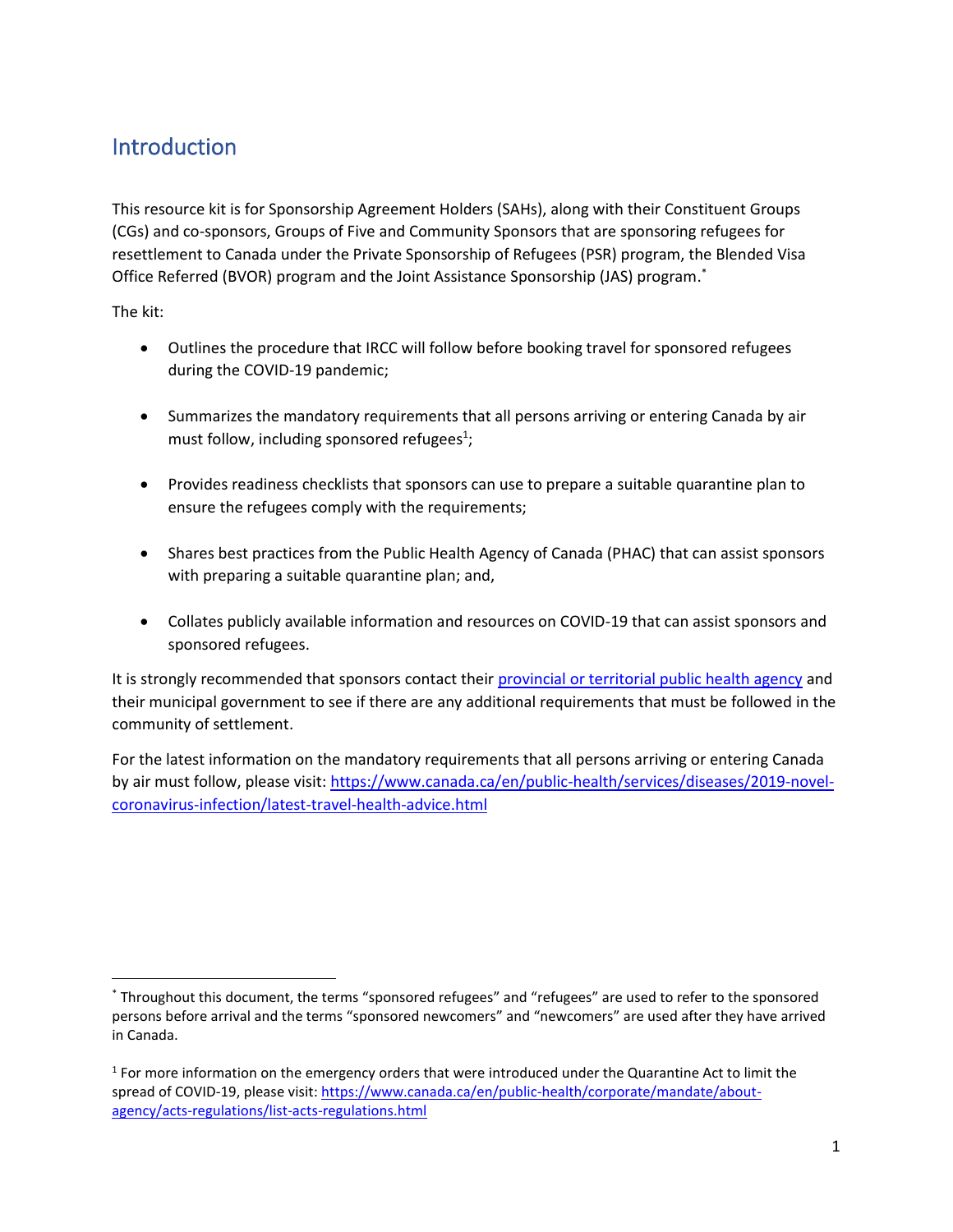# Version Changes

#### Version 0.9:

- Updated to reflect that as of August 09, 2021, the 3-night stay at the government authorized hotel is no longer required.
- Information on the exemption for fully vaccinated travellers added.
- Links to resources on LifeLabs Day 8 test added.

#### Version 0.8:

- Updated to reflect change in timing of second in-Canada test.
- Resources section updated.
- Appendix B added.

#### Version 0.7:

- Updated to reflect on-arrival testing requirements that came into effect on February 22, 2021.
- Readiness checklists updated.
- Resources section updated.

#### Version 0.6:

- Updated to include ArriveCAN requirements that came into effect on November 21, 2020.
- Updated to include pre-arrival testing requirements that came into effect on January 07, 2021.
- Requirements for persons with symptoms and without symptoms updated.
- Readiness checklists updated.
- Resources section updated.
- Letter template in Appendix removed and replaced with FAQs and best practices section.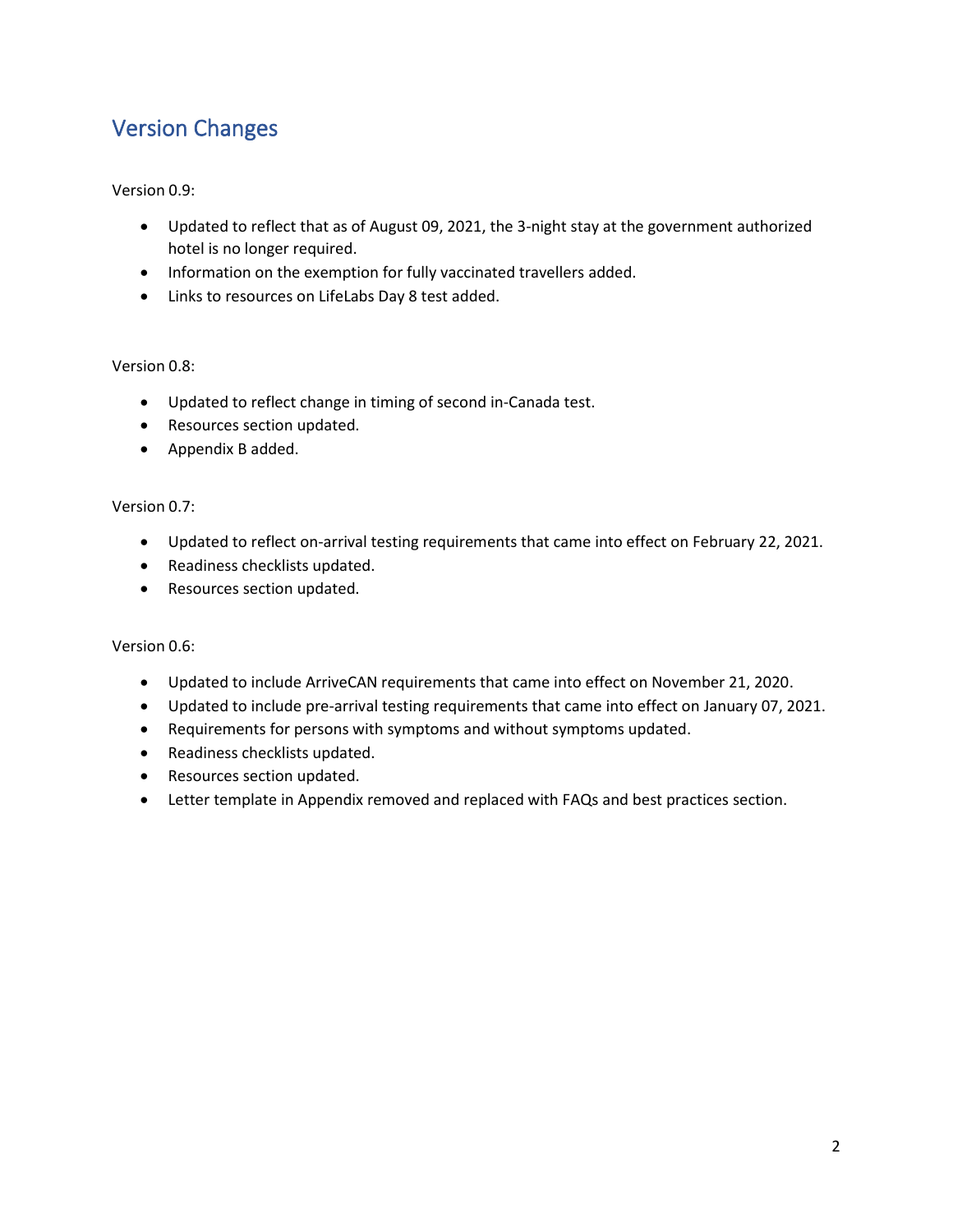# Pre-Arrival<sup>2</sup>

#### **Key Points**

- $\checkmark$  ROC-O will email all parties to the sponsorship to confirm their readiness, capacity and preparedness.
- $\checkmark$  Sponsors are responsible for preparing a quarantine plan for the refugees and all sponsors should discuss their ability to welcome the refugees before responding to the email from ROC-O.
- $\checkmark$  Sponsors must send the refugees their latest contact information and a copy of the quarantine plan before they travel to Canada.
- $\checkmark$  Refugees must submit information via ArriveCAN before they travel to Canada (sponsors can do this on behalf of the refugees but must send a copy of the receipt to them before they travel).
- $\checkmark$  Refugees that are not able to submit the required information via ArriveCAN before they travel will be required to complete a paper form on-arrival in Canada.
- $\checkmark$  Refugees must complete a valid COVID-19 molecular test result before boarding within 72 hours of their scheduled departure time (the testing will be facilitated by the IOM).

#### Before Travel to Canada is Booked

Before travel to Canada is booked for the sponsored refugees, the Resettlement Operations Centre – Ottawa (ROC-O) will send the sponsors a Request for Arrival Confirmation email to confirm that they:

- 1. Have the capacity to welcome the refugees they have applied to sponsor;
- 2. Have the capacity to provide financial and settlement support to the refugees on arrival and for the entire duration of the sponsorship period;
- 3. Can facilitate and enable the refugees to comply with the quarantine requirements and any instructions provided to them on arrival in Canada; and,
- 4. Have contacted the refugees to confirm their willingness to travel to Canada during the COVID-19 pandemic and have provided the refugees with their up-to-date contact information (email address and telephone number).

 $2$  The information in this section only applies to sponsored refugees whose travel is arranged by the IOM and may not apply to those that make their own travel arrangements (i.e. self-book). Sponsors and refugees are **strongly** encouraged to let the IOM make the travel arrangements and not self-book.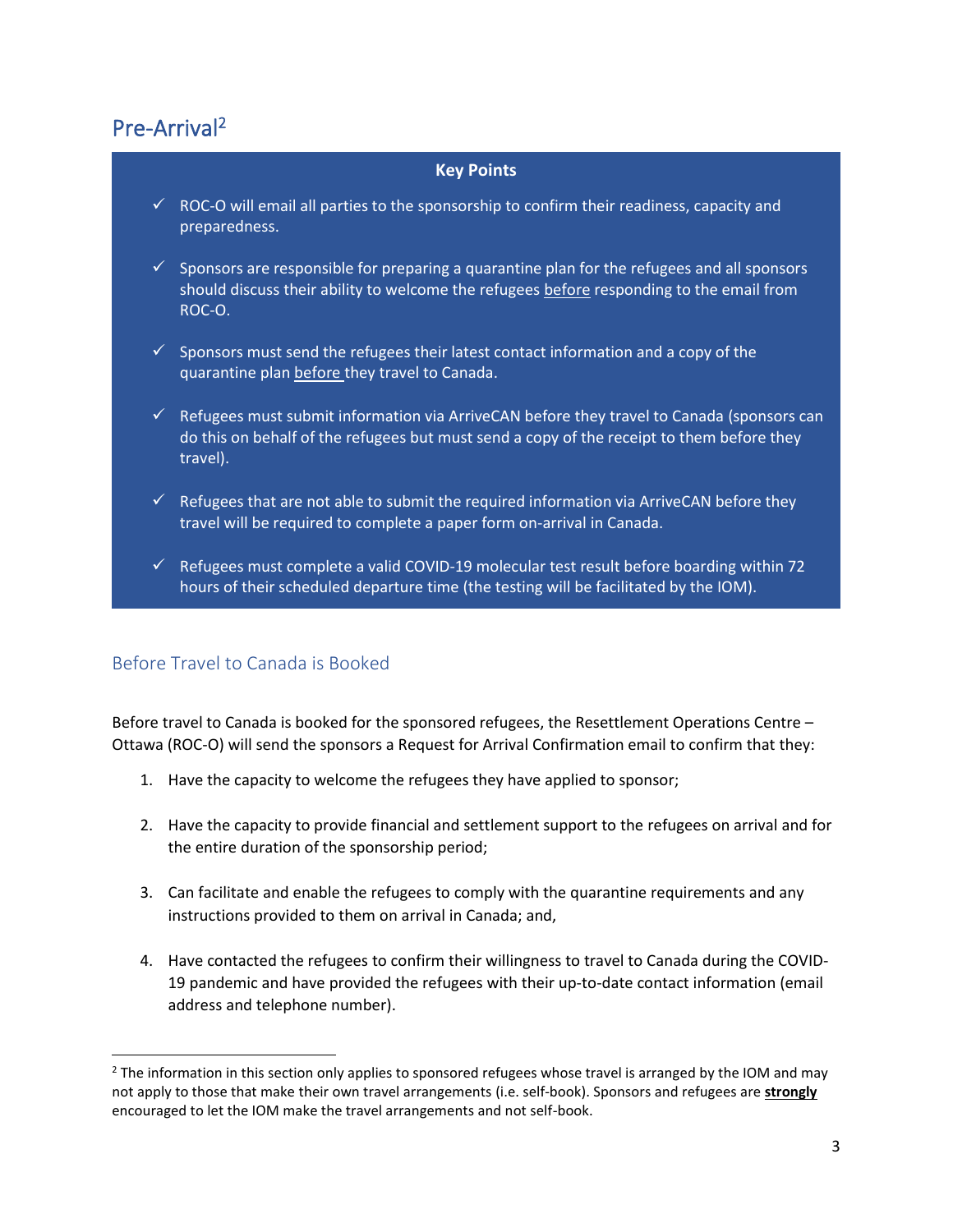ROC-O will email all the parties to the sponsorship, i.e., those that were listed on and signed the Sponsorship Undertaking form (including CGs and co-sponsors for applications submitted through SAHs). A quarantine plan template will be attached to the email from ROC-O.

It is important that all parties to the sponsorship discuss their capacity, readiness and preparedness to welcome the refugees before responding to the email from ROC-O.

Sponsors must respond to the email from ROC-O within the specified deadline and must also submit a copy of the quarantine plan for the refugees. No travel arrangements will be made until ROC-O receives a response from the sponsors via email and a copy of the quarantine plan. A quarantine plan must be submitted, even though the refugees may [qualify for the fully vaccinated traveller](https://travel.gc.ca/travel-covid/travel-restrictions/covid-vaccinated-travellers-entering-canada) exemption.<sup>3</sup>

If sponsors choose to postpone the arrival of the refugees, or do not respond to the email from ROC-O within the specified deadline, the arrival of the refugees will be placed on hold until further notice. If an arrival is placed on hold, the sponsors will need to contact ROC-O when they are ready and able to welcome the refugees.

After receiving confirmation from the sponsors and a copy of the quarantine plan, ROC-O will instruct the International Organization for Migration (IOM) to proceed with making the travel arrangements for the refugees.

The IOM will book travel to one of the following 4 airports in Canada: Pierre Elliott Trudeau International Airport (Montreal); Pearson International Airport (Toronto); Calgary International Airport; or, Vancouver International Airport. Any onward domestic flights from these airports to the refugees' final destination will also be booked by the IOM.

Sponsors must send their up-to-date contact information (email address and telephone number) to the refugees before they travel to Canada. Sponsors must ensure that this information is current, and the refugees must ensure that it is always accessible to the Canada Border Services Agency (CBSA) and the Public Health Agency of Canada (PHAC).

Sponsors must share the quarantine plan with the refugees before they travel so they are able to submit details of the plan via [ArriveCAN](https://www.canada.ca/en/public-health/services/diseases/coronavirus-disease-covid-19/arrivecan.html) before boarding their flight or when they complete the paper form on arrival in Canada. \*

When the travel arrangements have been finalized, a Notification of Arrival Transmission (NAT) will be sent by ROC-O within 4-10 weeks of the refugees' travel to Canada. The NAT will contain the flight itinerary for the sponsored refugees and the latest contact information for the sponsors. IRCC will also inform PHAC and provincial or territorial health officials of upcoming arrivals.

<sup>&</sup>lt;sup>3</sup> In order to qualify for the exemption, the refugees must meet **all** the [requirements](https://travel.gc.ca/travel-covid/travel-restrictions/covid-vaccinated-travellers-entering-canada) for the exemption.

<sup>\*</sup> Sponsors may also want to share a copy of the quarantine plan with the <u>IRCC funded service provider</u> [organization \(](https://www.cic.gc.ca/english/helpcentre/answer.asp?qnum=1501&top=11)SPO) at the Port of Entry (POE) when they are requested to provide their contact information to the SPO so they have the details on hand if they need to assist the refugees with completing the paper form on arrival.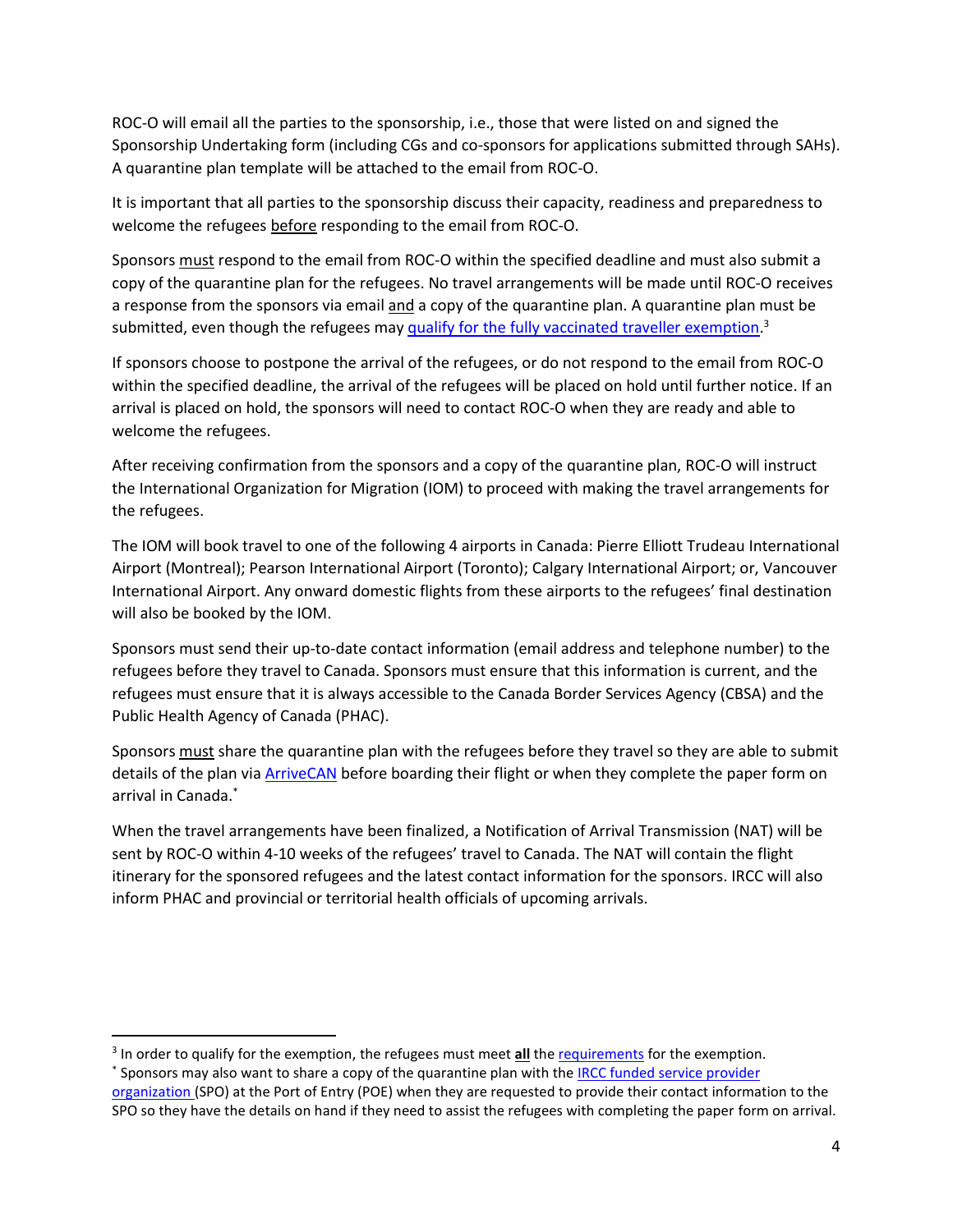#### **Overseas**

Where possible, the IOM is currently providing sponsored refugees with a pre-departure Canadian Orientation Abroad (COA) by telephone and are providing refugees with a printed copy of the COA Participant Workbook.

The COA is currently focused on: the current COVID-19 situation; sharing information about the mandatory requirements for all persons arriving or entering Canada (e.g., the mandatory 14-day quarantine or isolation period after arrival); how to prevent the spread of COVID-19; and, addressing any questions or concerns the refugees may have.

Where possible, the IOM will provide the refugees with multi-language resources produced by the PHAC on the mandatory requirements for persons entering Canad[a with](https://www.canada.ca/en/public-health/services/publications/diseases-conditions/2019-novel-coronavirus-information-sheet.html) or [without](https://www.canada.ca/en/public-health/services/publications/diseases-conditions/2019-novel-coronavirus-information-sheet.html) [symptoms of COVID-19.](https://www.canada.ca/en/public-health/services/diseases/2019-novel-coronavirus-infection/symptoms.html#s)

Any documents the refugees require to enter Canada that may have expired will be re-issued by IRCC. IRCC and their partners will also work with each host country to ensure that any other documents that the refugees require, such as exit permits (if applicable), can be renewed or re-issued.

Where possible, the IOM will provide the following to the refugees before they depart:

- Hand sanitizer or wet wipes;
- Pre-departure counseling with a focus on respiratory and hand hygiene;
- An additional health check for symptoms of COVID-19, including a temperature check, on the day of departure; and,
- Non-medical facemasks or a face covering and a provision of masks or coverings for travel.

The IOM will also provide refugees with letters of introduction, which were developed by IRCC in consultation with the CBSA and the PHAC, that can be presented to officers and service providers at the Port of Entry (POE) during the arrival process.

Prior to boarding, the refugees may undergo a limited medical examination with a focus on the [symptoms of COVID-19](https://www.canada.ca/en/public-health/services/diseases/2019-novel-coronavirus-infection/symptoms.html#s) (depending on the requirements of the airline and the host country).

All persons travelling to Canada by air that are over the age of 5, including sponsored refugees, are required to provide proof of a valid COVID-19 molecular test result before boarding.<sup>4</sup> The test must be taken within 72 hours of the scheduled departure time and airlines will not permit travellers to board if they are unable to provide a negative test.

IRCC is working closely with the IOM to facilitate testing for sponsored refugees and with addressing any country-specific challenges that may arise. The cost of the test will be covered by the Interim Federal Health Program (IFHP). For sponsored refugees in Israel, the IOM is working with their network of local partners to facilitate testing.

<sup>&</sup>lt;sup>4</sup> For more information, please visit: [COVID-19 testing for travellers -](https://travel.gc.ca/travel-covid/travel-restrictions/flying-canada-checklist/covid-19-testing-travellers-coming-into-canada) Travel restrictions in Canada – Travel.gc.ca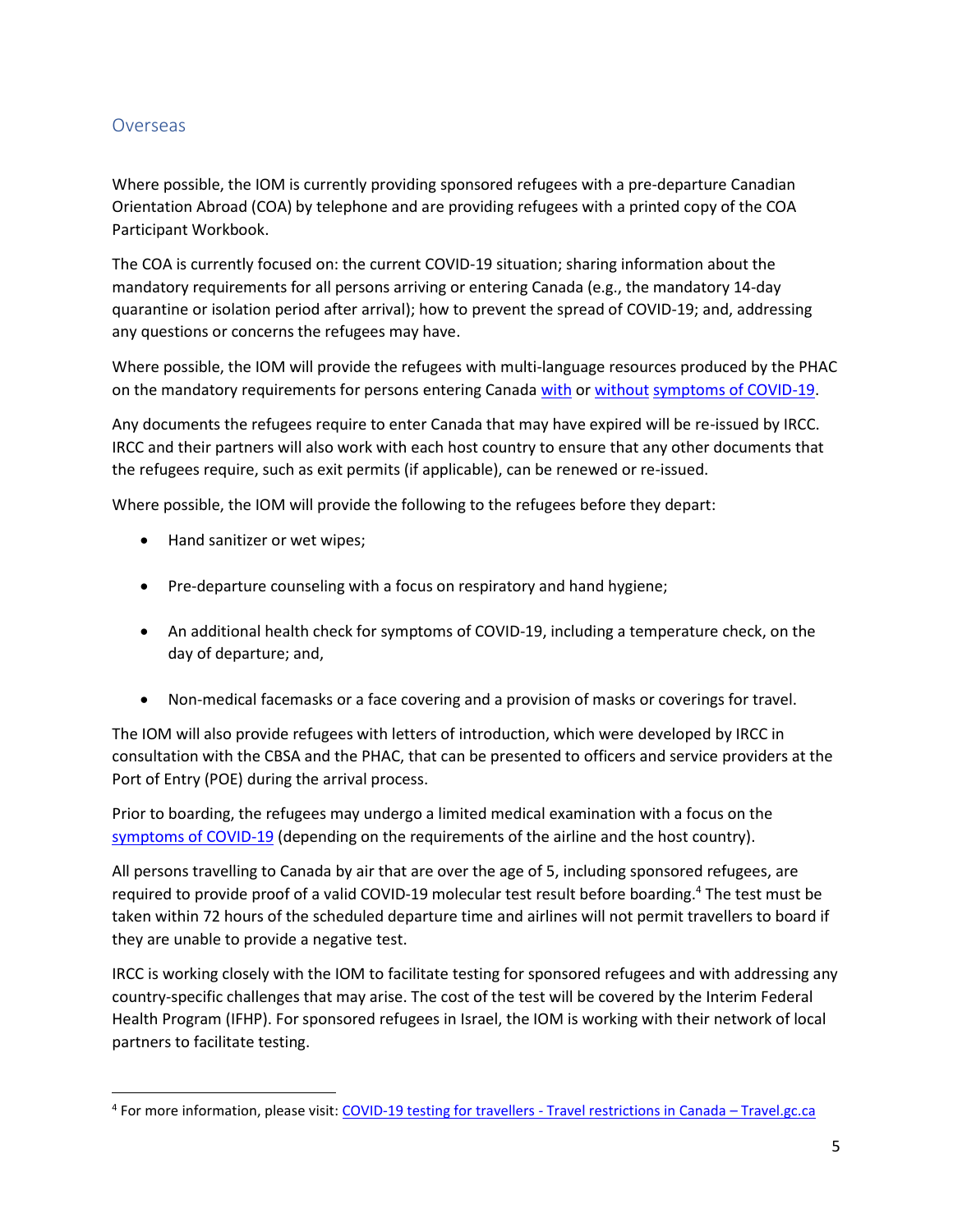If the test results are not received within the 72-hour window, the travel arrangements will be rearranged.

Currently, only Canadian citizens, persons with status under the Indian Act, permanent residents and persons with refugee status may enter Canada if they have any [symptoms](https://www.canada.ca/en/public-health/services/diseases/2019-novel-coronavirus-infection/symptoms.html#s) of COVID-19.<sup>5</sup>

Other persons travelling to Canada by air, including sponsored refugees, will not be permitted to board their flight if they have an[y symptoms](https://www.canada.ca/en/public-health/services/diseases/2019-novel-coronavirus-infection/symptoms.html#s) of COVID-19 (unless they have a medical certificate stating that their symptoms are not COVID-19 related); are unable to provide proof of a valid COVID-19 molecular test result; have been refused boarding in the past 14 days due to a medical reason related to COVID-19; or, are subject to a public health order.<sup>6</sup>

Sponsored refugees, along with all air passengers travelling to Canada, are required to [wear a non](https://www.canada.ca/en/public-health/services/diseases/2019-novel-coronavirus-infection/latest-travel-health-advice.html#a4)[medical mask or face](https://www.canada.ca/en/public-health/services/diseases/2019-novel-coronavirus-infection/latest-travel-health-advice.html#a4) covering until they reach the place where they will quarantine in the community of settlement.

## ArriveCAN

All persons entering Canada by air, including sponsored refugees, need to submit the following information via **ArriveCAN** before they board their flight:

- Their contact and travel information, such as name, date of birth, email address, phone number and travel document details;
- Travel details, including the date of arrival and the flight number, airport and airline;
- The purpose of their travel (sponsored refugees should select the "none of the above" option in response to this question);
- Details of their quarantine plan; and,
- A COVID-19 symptom self-assessment.

Travellers that [qualify for the fully vaccinated traveller exemption](https://travel.gc.ca/travel-covid/travel-restrictions/covid-vaccinated-travellers-entering-canada#determine-fully) must also enter their vaccine details and upload proof of vaccination in English or French (or a certified translation in either English or French).

[ArriveCAN](https://www.canada.ca/en/public-health/services/diseases/coronavirus-disease-covid-19/arrivecan.html) is available fo[r iOS](https://apps.apple.com/ca/app/arrivecan/id1505394667) and [Android](https://play.google.com/store/apps/details?id=ca.gc.cbsa.coronavirus) devices and online via a [website.](https://arrivecan.cbsa-asfc.cloud-nuage.canada.ca/welcome)

Sponsors can submit the above information vi[a ArriveCAN](https://www.canada.ca/en/public-health/services/diseases/coronavirus-disease-covid-19/arrivecan.html) on behalf of the refugees if the refugees are unable to use **ArriveCAN**. If sponsors submit the information on behalf of the refugees, they must send a

<sup>&</sup>lt;sup>5</sup> See: <u>Mandatory quarantine or isolation – Travel restrictions in Canada – Travel.gc.ca</u>

<sup>&</sup>lt;sup>6</sup> See: <u>Boarding flights to and within Canada - Travel restrictions in Canada – Travel.gc.ca</u>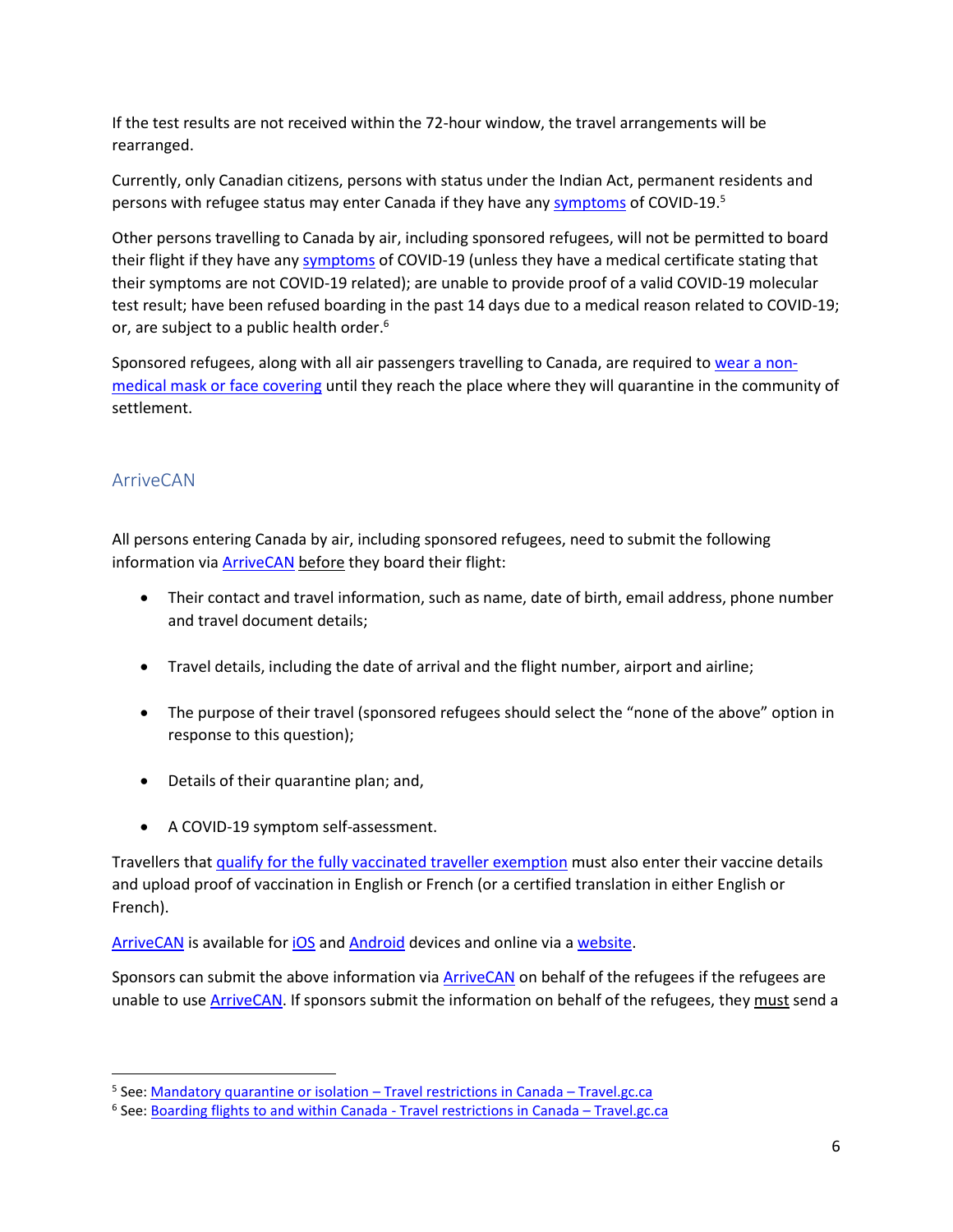copy of the **ArriveCAN** receipt to the refugees so they can present it to the CBSA officer on arrival in Canada.

If the above information is not submitted via **ArriveCAN** before boarding, the refugees will still be permitted to board their flight and they will need to complete a paper form on arrival in Canada. The CBSA may also issue a Notice of Non-Compliance to the refugees for not submitting the information via [ArriveCAN](https://www.canada.ca/en/public-health/services/diseases/coronavirus-disease-covid-19/arrivecan.html) before boarding. An **[IRCC funded service provider organization](https://www.cic.gc.ca/english/helpcentre/answer.asp?qnum=1501&top=11)** (SPO) may be able to assist the refugees with completing the paper form on arrival.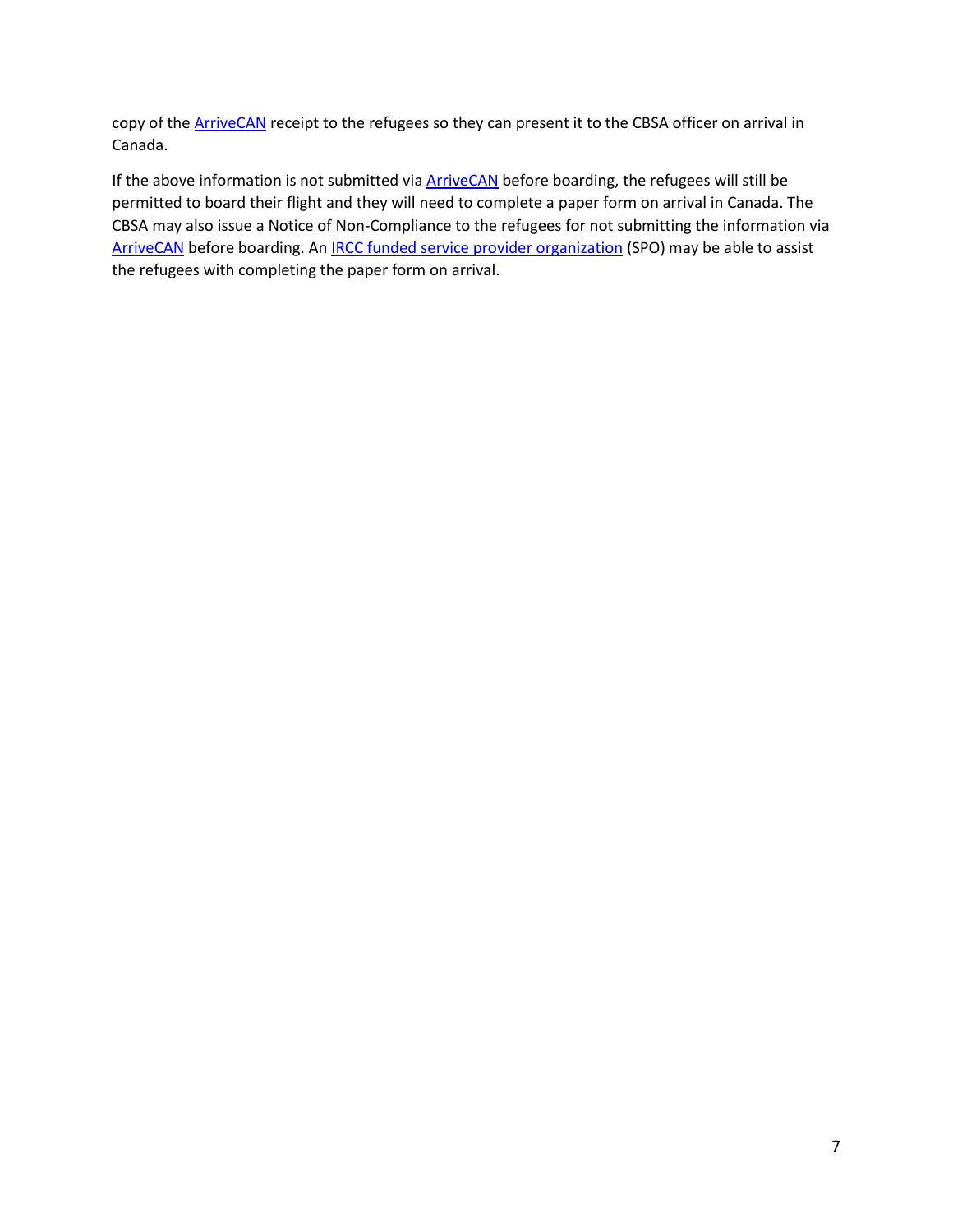# On Arrival in Canada

| <b>IMPORTANT</b> |  |  |
|------------------|--|--|
|                  |  |  |
|                  |  |  |

Sponsors are strongly advised to consult the Government of Canada [website](https://www.canada.ca/en/public-health/services/diseases/2019-novel-coronavirus-infection/latest-travel-health-advice.html) for the latest information on the travel and entry requirements.

#### **Key Points**

- $\checkmark$  Newcomers without symptoms of COVID-19 that do not qualify for the fully vaccinated [traveller exemption](https://travel.gc.ca/travel-covid/travel-restrictions/covid-vaccinated-travellers-entering-canada#determine-fully) must quarantine for a minimum of 14 days after the date of their arrival in Canada.
- $\checkmark$  Newcomers with symptoms of COVID-19 must isolate for a minimum of 14 days after the date of their arrival in Canada.
- $\checkmark$  Newcomers must complete an on-arrival (Day 1) and Day 8 test.
- $\checkmark$  Newcomers must report and complete a daily COVID-19 symptom self-assessment via ArriveCAN or by calling 1-833-641-0343 for the duration of their quarantine or isolation period.
- $\checkmark$  Newcomers without symptoms are required to stay in their place of quarantine until the minimum 14-day quarantine period has ended and a second negative test result is received.
- $\checkmark$  If the newcomers receive a positive test result, they will be required to isolate for an additional 14 days from the day they took the test.

#### Procedures at the Port of Entry (POE)

The sponsored newcomers will need to show their **[ArriveCAN](https://www.canada.ca/en/public-health/services/diseases/coronavirus-disease-covid-19/arrivecan.html)** receipt or the paper form they completed on arrival to the CBSA. The CBSA may issue a Notice of Non-Compliance to the newcomers for not submitting their information via **ArriveCAN** before boarding.

The newcomers will be:

- Asked if they have an[y symptoms](https://www.canada.ca/en/public-health/services/diseases/2019-novel-coronavirus-infection/symptoms.html#s) of COVID-19;
- Asked to show proof of a valid COVID-19 molecular test taken within 72 hours of their scheduled departure time;
- Required to complete a COVID-19 test on arrival (Day 1 test);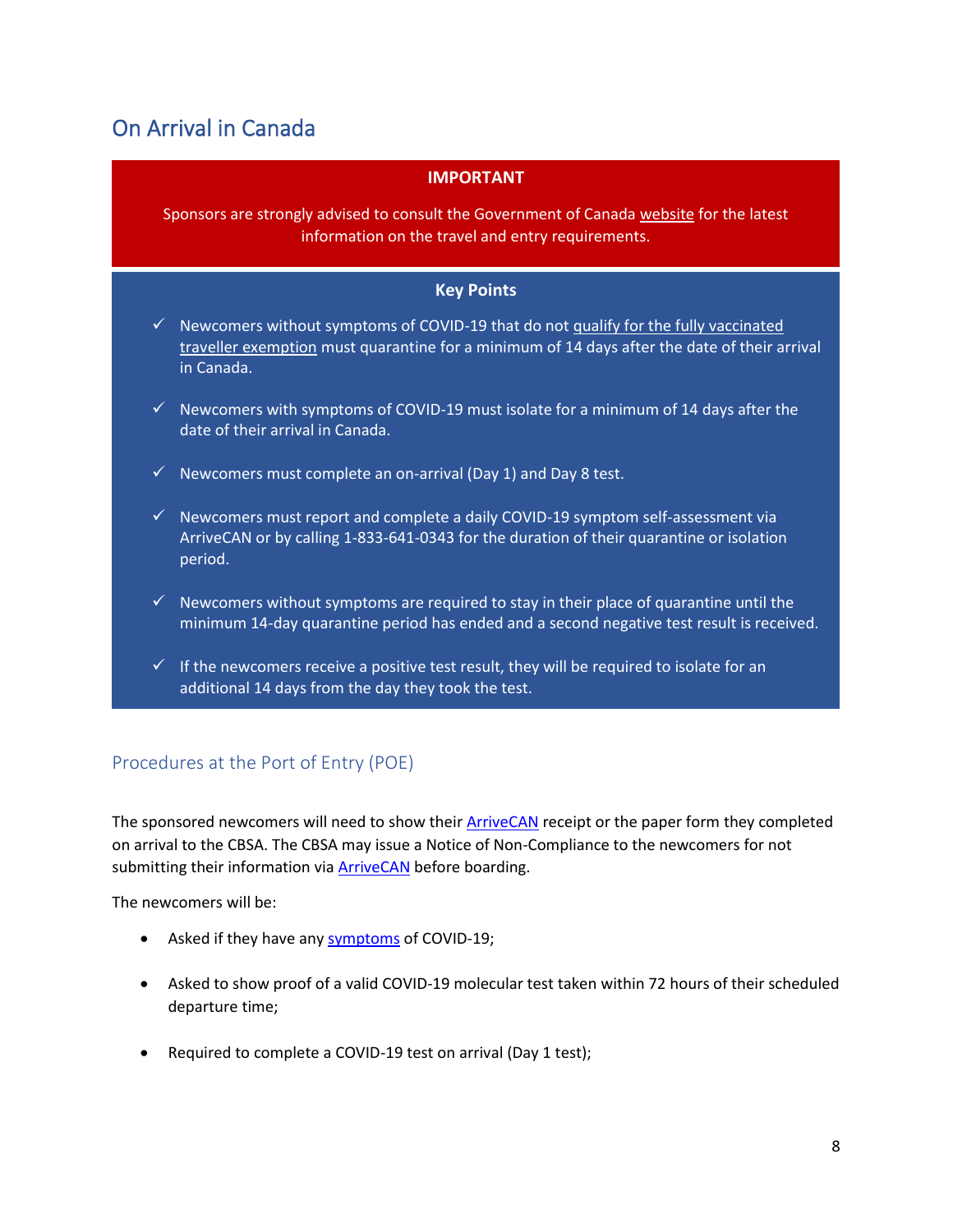- Asked to acknowledge they must either quarantine for 14-days (if they do not have any [symptoms\)](https://www.canada.ca/en/public-health/services/diseases/2019-novel-coronavirus-infection/symptoms.html#s) or isolate for 14-days (if they have [symptoms\)](https://www.canada.ca/en/public-health/services/diseases/2019-novel-coronavirus-infection/symptoms.html#s);
- Asked if they have a suitable place to quarantine or isolate, where they will have access to basic necessities, will not have contact with [vulnerable](https://www.canada.ca/en/public-health/services/publications/diseases-conditions/vulnerable-populations-covid-19.html) persons and will not be in a group living or community living arrangement;
- Given written and verbal instructions in their language on the requirements; and,
- Provided with a testing kit for the Day 8 test and instructions in their language on how to complete the test.

IRCC has informed the PHAC and the CBSA that sponsors are responsible for making the arrangements that will enable the newcomers to comply with the requirements (such as the quarantine plan).

Sponsors are only responsible for ensuring the newcomers comply with the quarantine requirements and any instructions provided to them on arrival when the newcomers arrive at their final destination in the community of settlement.

## The Quarantine Requirements for Persons without Symptoms of COVID-19

Newcomers without [symptoms](https://www.canada.ca/en/public-health/services/diseases/2019-novel-coronavirus-infection/symptoms.html#s) of COVID-19 that do not qualify for the fully vaccinated traveller [exemption](https://travel.gc.ca/travel-covid/travel-restrictions/covid-vaccinated-travellers-entering-canada#determine-fully) must quarantine for a minimum of 14 days after the date of their arrival in Canada.

As of August 09, 2021, all travellers, including sponsored newcomers, are not required to stay in a government-authorized hotel for 3 nights while waiting for the results of the on-arrival (Day 1) test.

Newcomers without [symptoms](https://www.canada.ca/en/public-health/services/diseases/2019-novel-coronavirus-infection/symptoms.html#s) of COVID-19 with connecting domestic flights will travel to their final destination on the same day as their arrival in Canada (where possible). Newcomers with a next day connecting flight will be provided with accommodation, food and assistance during their overnight stay by an [IRCC funded service provider organization \(SPO\).](https://www.cic.gc.ca/english/helpcentre/answer.asp?qnum=1501&top=11)

Sponsors should plan to transport the newcomers from their final destination to their suitable place of quarantine.

The requirements persons withou[t symptoms](https://www.canada.ca/en/public-health/services/diseases/2019-novel-coronavirus-infection/symptoms.html#s) of COVID-19 must follow, including details on what is considered to be a suitable place of quarantine, is available in multiple languages [here.](https://www.canada.ca/en/public-health/services/publications/diseases-conditions/2019-novel-coronavirus-information-sheet.html)

If provincial or territorial public health guidelines require persons to quarantine for more than 14 days when they arrive in the province or territory, the newcomers will be required to quarantine for the additional days when they arrive at their final destination. If the local health guidelines require persons to quarantine for less than 14 days when they arrive in the province or territory, the newcomers must still quarantine for the minimum 14 day period (as they are the subject of a Federal order).

On Day 8 of the quarantine period, the newcomers will be required to take a second COVID-19 test. The second test is self-administered, and instructions will be provided on how to take the test and send it back.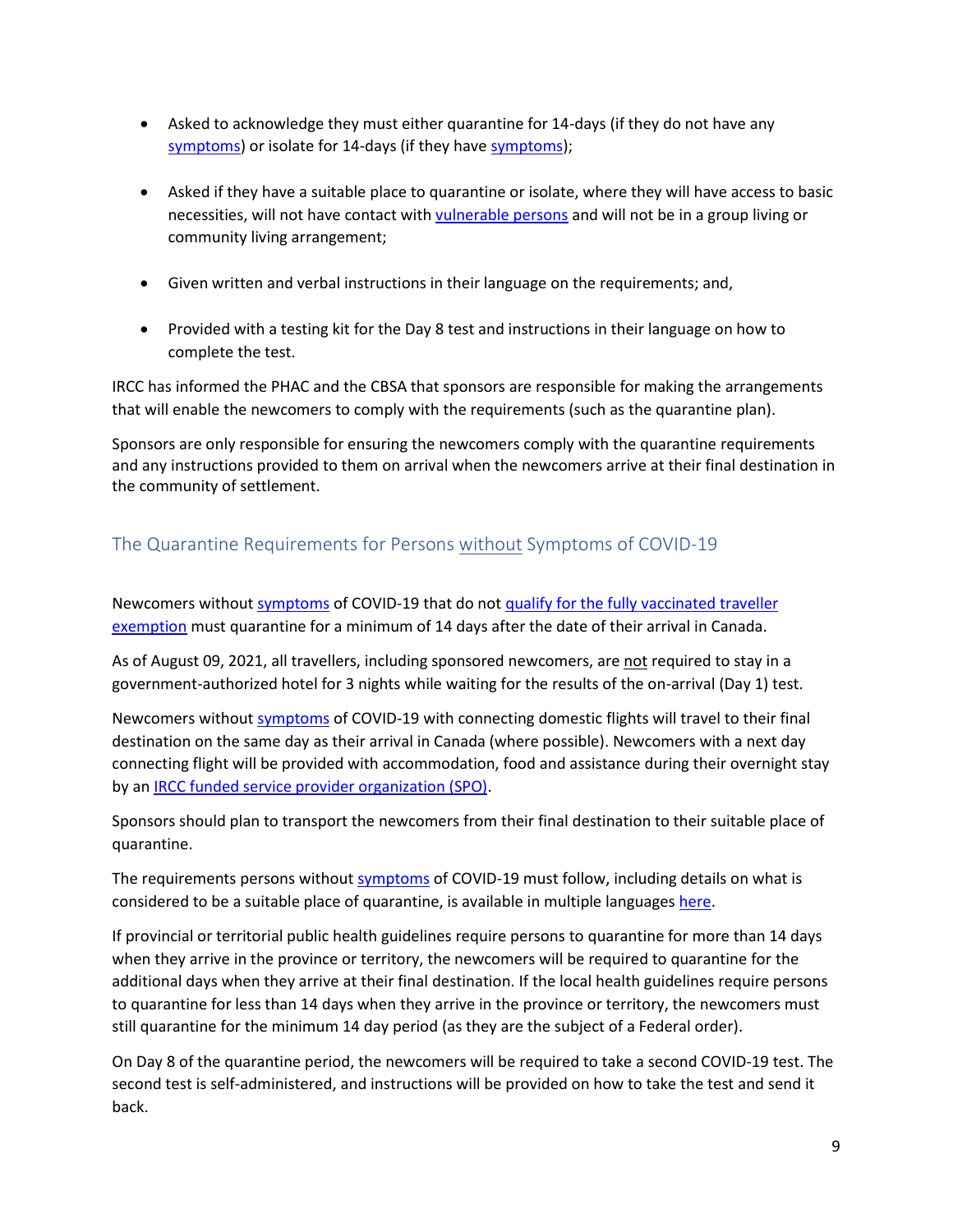Persons without symptoms are required to stay in their place of quarantine until the 14-day quarantine period has ended and a second negative test result is received.

If the Day 1 or Day 8 test is positive, the newcomers will be required to isolate for 14 days from the day they took the test.

## The Isolation Requirements for Persons with Symptoms of COVID-19

Newcomers with an[y symptoms](https://www.canada.ca/en/public-health/services/diseases/2019-novel-coronavirus-infection/symptoms.html#s) of COVID-19 on arrival must isolate for 14 days immediately.

They will be transferred to a PHAC-administered quarantine facility in the city where they landed. The cost of this will be paid for by the Government of Canada. Any onward domestic travel will be postponed until after the newcomers are released from the facility.

Upon receiving a negative test result, the newcomers will be permitted to leave the quarantine facility and can travel to their place of isolation, where they must isolate for the remainder of the 14-day period (that began on the day they arrived in Canada).

On Day 8 of the isolation period, the newcomers will be required to take a second COVID-19 test. The second test is self-administered, and instructions will be provided on how to take the test and send it back.

The requirements persons wit[h symptoms](https://www.canada.ca/en/public-health/services/diseases/2019-novel-coronavirus-infection/symptoms.html#s) of COVID-19 must follow, including details on what is considered to be a suitable place of isolation, is available in multiple language[s here.](https://www.canada.ca/en/public-health/services/publications/diseases-conditions/travellers-with-symptoms-return-canada.html)

## Daily Reporting Requirements During the Quarantine or Isolation Period

All persons entering Canada by air, including sponsored newcomers, must us[e ArriveCAN](https://www.canada.ca/en/public-health/services/diseases/coronavirus-disease-covid-19/arrivecan.html) after they arrive in Canada to:

- Report to confirm that they have arrived at their place of quarantine or isolation; and,
- Complete a daily COVID-19 [symptom](https://www.canada.ca/en/public-health/services/diseases/2019-novel-coronavirus-infection/symptoms.html#s) self-assessment until the end of their quarantine or isolation period.

If the newcomers used **ArriveCAN** before boarding their flight, they will receive a push notification on their phone or an email requesting them to confirm their arrival and begin the daily self-assessment check-in.

After the first report, there will be a prompt when [ArriveCAN](https://www.canada.ca/en/public-health/services/diseases/coronavirus-disease-covid-19/arrivecan.html) is opened to complete the daily selfassessment check-in.

If the newcomers did not use **ArriveCAN** before boarding their flight and completed the paper form on arrival in Canada, they can confirm their arrival and complete their daily check-in by calling 1-833-641- 0343 (toll-free).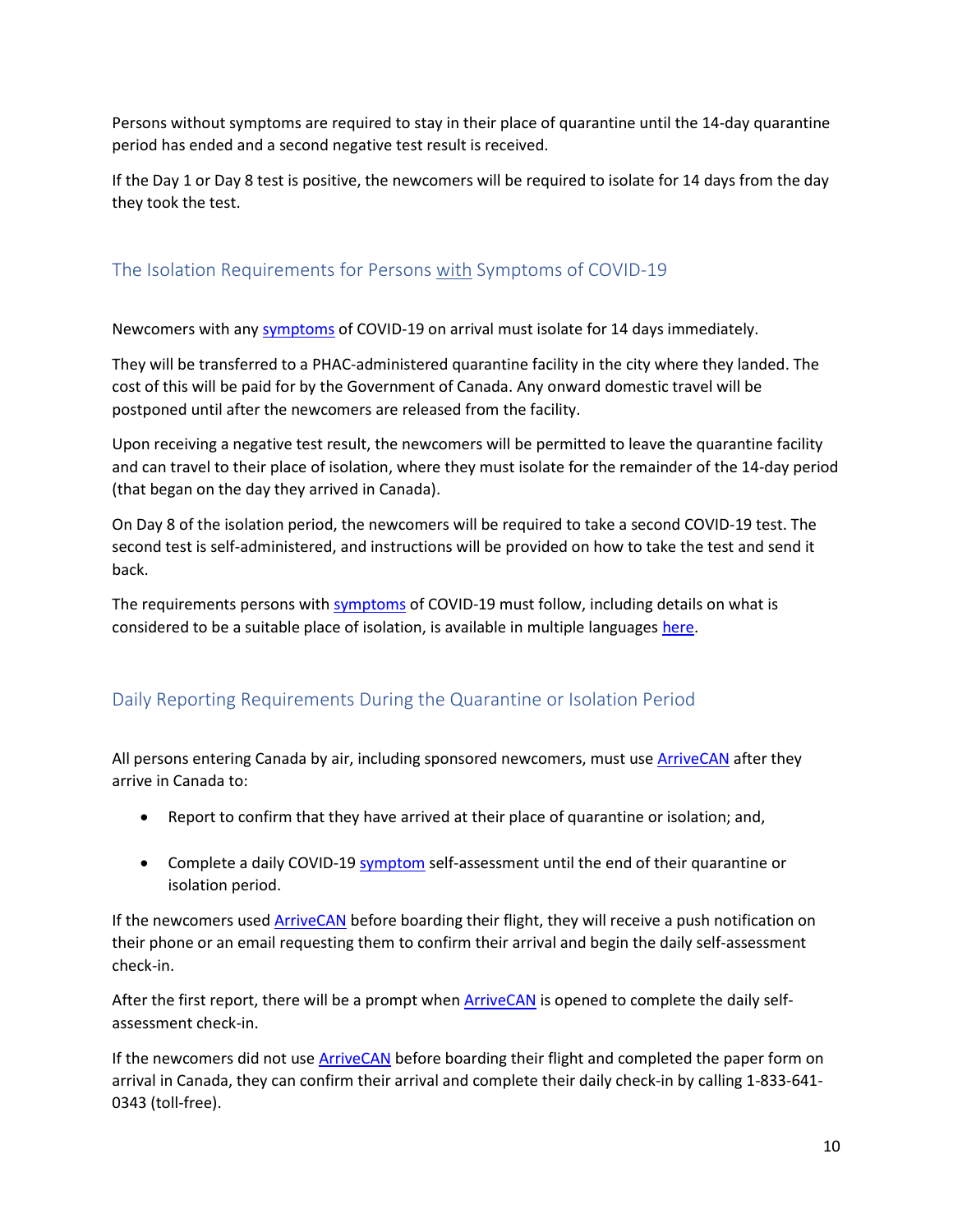# Readiness Checklists for Sponsors

The checklists in this section are designed to help sponsors with preparing a suitable quarantine plan to ensure the sponsored refugees comply with the entry requirements and any instructions provided to them on arrival in Canada.

These checklists are not exhaustive, and sponsors must consider any individual needs the refugees have when preparing their quarantine plan.

Sponsors must also contact their provincial or territorial [public health agency](https://www.canada.ca/en/public-health/services/diseases/2019-novel-coronavirus-infection/symptoms/provincial-territorial-resources-covid-19.html) and their municipal government to see if there are any additional requirements the refugees need to comply with on arrival in the community of settlement.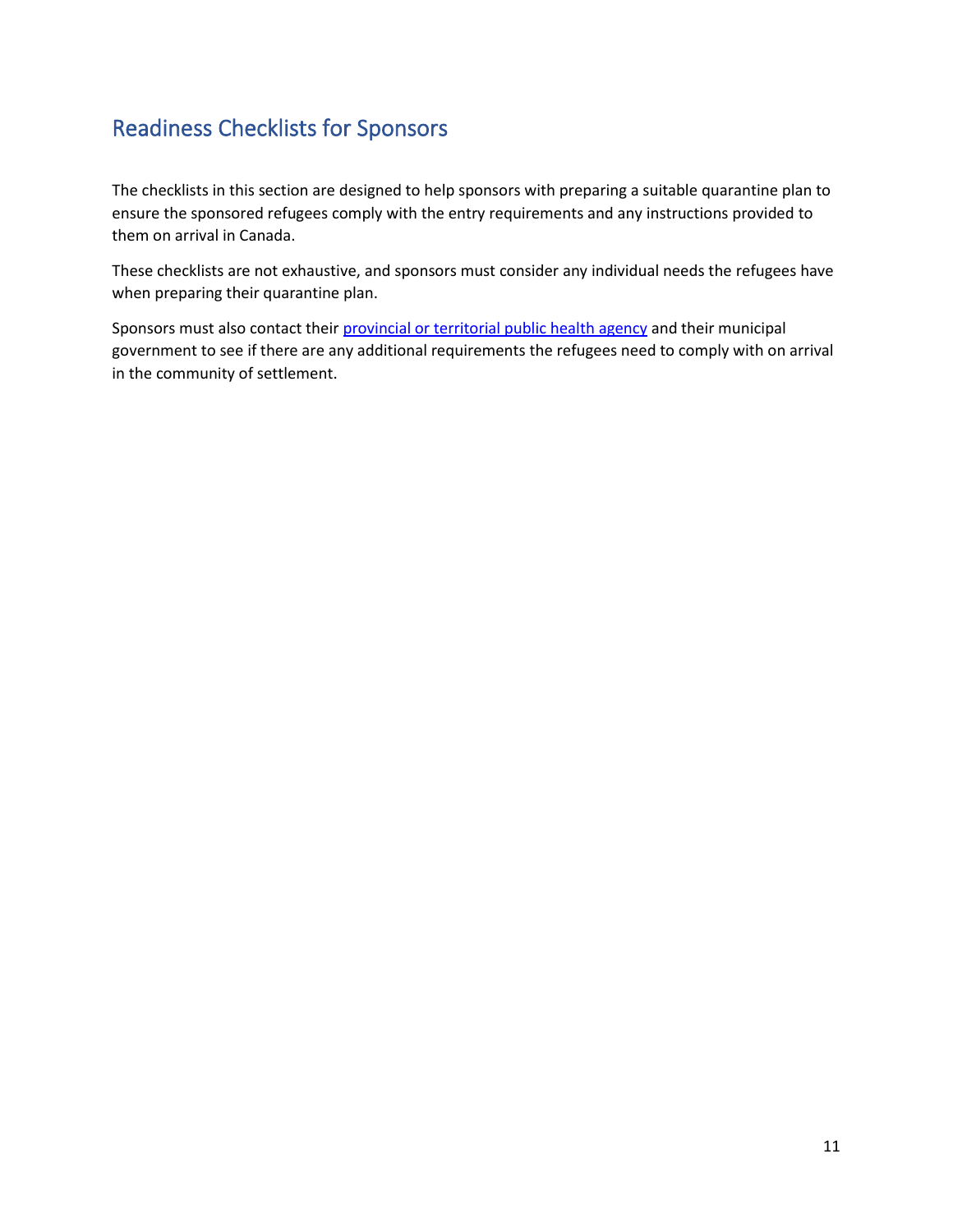#### Before Arrival

- $\Box$  Sponsors have confirmed with ROC-O via email that they:
	- 1. Have the capacity to welcome the refugees they have applied to sponsor;
	- 2. Have the capacity to provide financial and settlement support to the refugees on arrival and for the entire duration of the sponsorship period;
	- 3. Can facilitate and enable the refugees to comply with the mandatory entry requirements and any instructions provided on arrival; and,
	- 4. Have contacted the refugees to confirm their willingness to travel to Canada during the COVID-19 pandemic.
- $\square$  Sponsors have submitted a quarantine plan to ROC-O via email.
- $\square$  Sponsors have provided the refugees with their up-to-date contact information (email address and telephone number).
- $\square$  Sponsors have explained to the refugees that they will be required to wear a non-medical mask or face covering (provided by the IOM) during their travel to Canada until they reach their place of quarantine in the community of settlement.
- $\Box$  Sponsors have shared information with the refugees in their native language on how to safely [use a non-medical mask or face covering](https://www.canada.ca/en/public-health/services/publications/diseases-conditions/covid-19-safely-use-non-medical-mask-face-covering.html) and th[e importance of doing so.](https://www.canada.ca/en/public-health/services/video/covid-19-wear-non-medical-mask-face-covering-properly.html)
- $\square$  Sponsors have shared information with the refugees in their native language on the symptoms [of COVID-19.](https://www.canada.ca/en/public-health/services/publications/diseases-conditions/know-facts-about-coronavirus-disease-covid-19.html)
- $\square$  Sponsors have shared information with the refugees in their native language on how they can [help reduce the spread of COVID-19](https://www.canada.ca/en/public-health/services/publications/diseases-conditions/help-reduce-spread-covid-19.html) during their travel to Canada and when they arrive in Canada.
- $\square$  Sponsors have explained to the refugees that they will be required to complete a COVID-19 molecular test at least 72-hours before their scheduled departure time (facilitated by the IOM) and they will not be permitted to board their flight if they are unable to provide proof of a valid test result before boarding.
- $\square$  Sponsors have spoken to the refugees about what will happen when they arrive in Canada (i.e., the on-arrival test, any onward travel to the final destination, travel to their place of quarantine in the community of settlement and the Day 8 test).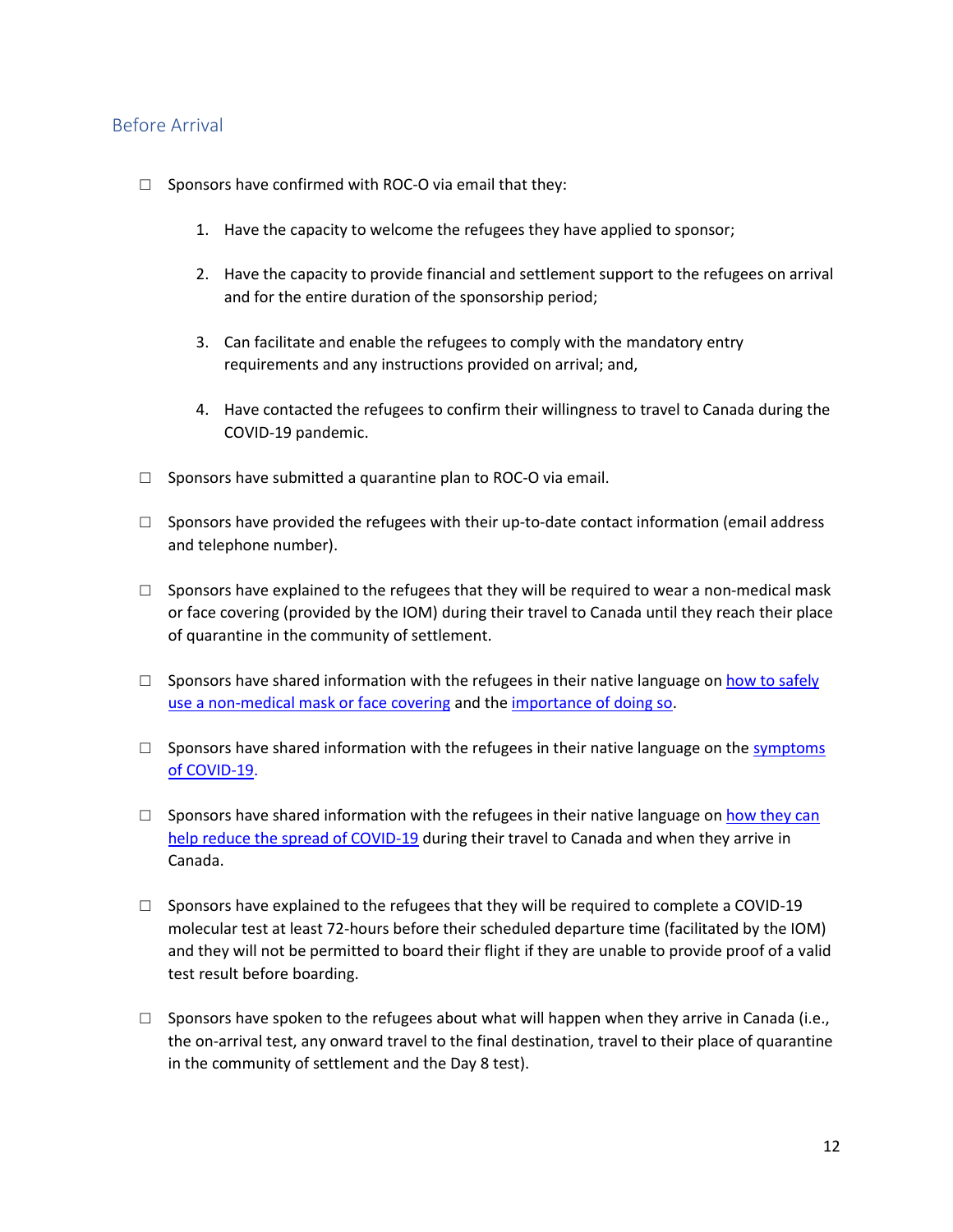- $\square$  Sponsors have identified and secured suitable accommodation where the refugees can quarantine for the required minimum [14-day period immediately after arrival in the](https://www.canada.ca/en/public-health/services/publications/diseases-conditions/2019-novel-coronavirus-information-sheet.html) community of settlement.
- $\square$  Sponsors have ensured that the refugees will have no contact with [vulnerable persons](https://www.canada.ca/en/public-health/services/publications/diseases-conditions/vulnerable-populations-covid-19.html) at the accommodation where they will quarantine for the minimum 14-day period.
- $\square$  Sponsors have ensured that the refugees will not be in close contact with anyone that did not travel with them to Canada in their place of quarantine.
- $\square$  Sponsors have ensured that the place of quarantine is not a group or communal living space or a shared living space without separate rooms.
- $\square$  Sponsors have shared the quarantine plan with the refugees so they are able to submit this information via [ArriveCAN](https://www.canada.ca/en/public-health/services/diseases/coronavirus-disease-covid-19/arrivecan.html) before boarding their flight or via the paper form on arrival in Canada.
- $\square$  Sponsors have explained the [ArriveCAN](https://www.canada.ca/en/public-health/services/diseases/coronavirus-disease-covid-19/arrivecan.html) requirements to the refugees, including the daily reporting requirements post-arrival.
- $\Box$  Where possible, the sponsors or the refugees have submitted the information requested by [ArriveCAN](https://www.canada.ca/en/public-health/services/diseases/coronavirus-disease-covid-19/arrivecan.html) before the refugees board their flight and the refugees have a copy of th[e ArriveCAN](https://www.canada.ca/en/public-health/services/diseases/coronavirus-disease-covid-19/arrivecan.html) receipt to present to the CBSA on arrival in Canada.
- $\Box$  If the information cannot be submitted via [ArriveCAN](https://www.canada.ca/en/public-health/services/diseases/coronavirus-disease-covid-19/arrivecan.html) before the refugees board their flight, the refugees understand that they will need to complete a paper form on arrival in Canada and they may be issued with a Notice of Non-Compliance by the CBSA.
- $\Box$  Sponsors hav[e](https://www.canada.ca/en/public-health/services/publications/diseases-conditions/2019-novel-coronavirus-information-sheet.html) shared information with the refugees in their native language on the requirements they must follow [when entering Canada if they do not have any symptoms of](https://www.canada.ca/en/public-health/services/publications/diseases-conditions/2019-novel-coronavirus-information-sheet.html)  [COVID-19](https://www.canada.ca/en/public-health/services/publications/diseases-conditions/2019-novel-coronavirus-information-sheet.html) and th[e requirements if they do have symptoms of COVID-19.](https://www.canada.ca/en/public-health/services/publications/diseases-conditions/travellers-with-symptoms-return-canada.html)
- $\square$  Sponsors have shared information with the refugees on the potential consequences of [breaching the requirements](https://www.canada.ca/en/public-health/services/diseases/2019-novel-coronavirus-infection/latest-travel-health-advice.html#a2) and the sponsors are able to answer or address any questions or concerns the refugees may have about the requirements or the quarantine arrangements the sponsors have made.
- $\square$  Sponsors have arranged for transportation that enables the refugees to travel directly to their place of quarantine without stopping anywhere.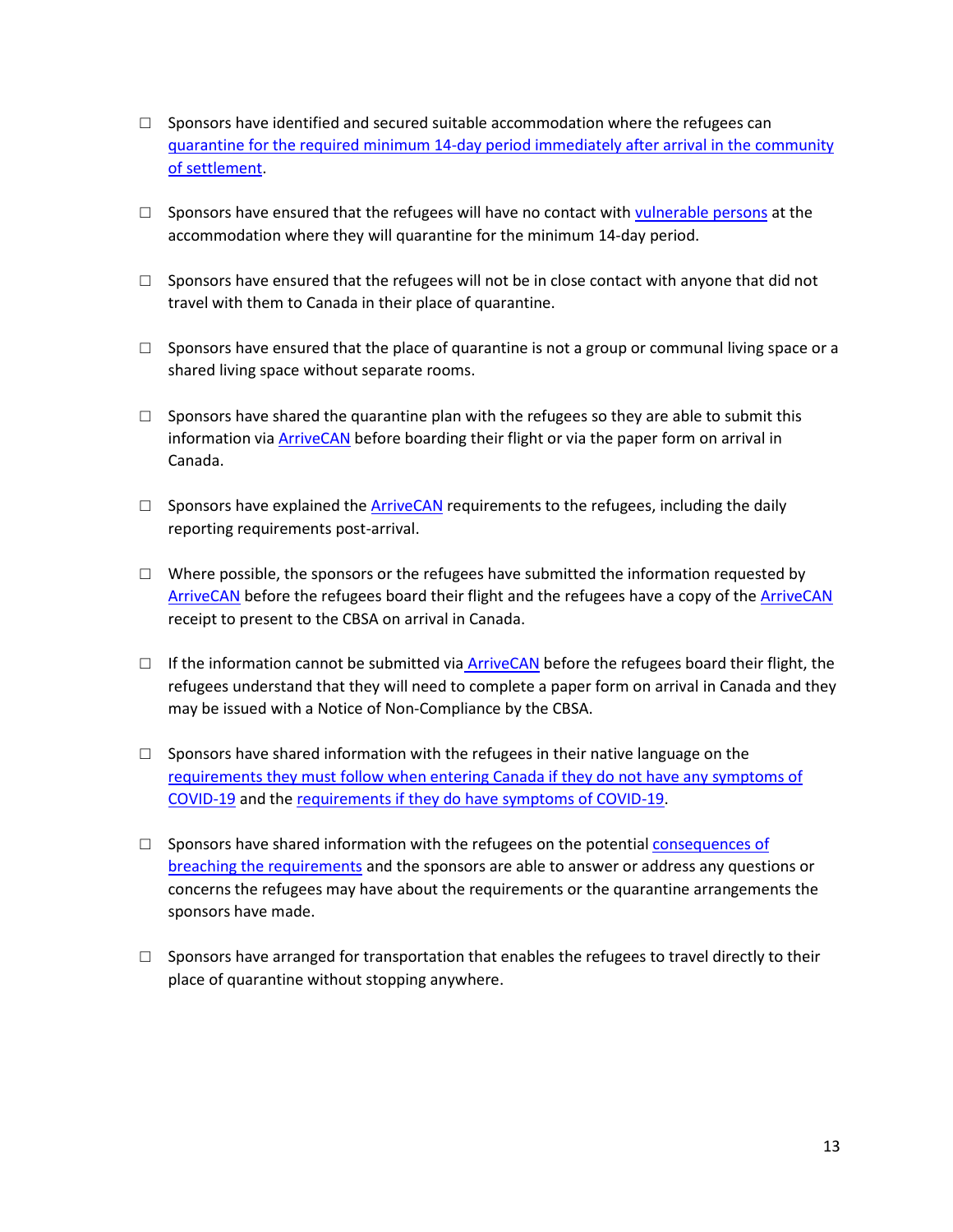$\Box$  The place where the refugees will quarantine for the minimum 14-day period is well stocked with [food, medication, cleaning supplies and any other basic essentials](https://www.canada.ca/en/public-health/services/publications/diseases-conditions/covid-19-be-prepared.html) for the entire period, taking into account any special dietary or medical needs the refugees may have. \*

This may include, but is not limited to:

- □ Soap for handwashing;
- □ Disinfectant cleaning supplies;
- $\Box$  Disinfectant wipes (if available);
- □ Laundry detergent;
- □ Dish soap;
- $\Box$  General household cleaning products and equipment (such as garbage bags, mops, brooms, dusters etc.);
- □ [Alcohol based hand sanitizers](https://www.canada.ca/en/health-canada/services/drugs-health-products/disinfectants/covid-19/hand-sanitizer.html) (containing at least 60% alcohol);
- □ A thermometer;
- $\Box$  Non-medical masks or face coverings (if the refugees need to leave their place of quarantine in the event of an emergency);
- $\Box$  Fever reducing medications (i.e. acetaminophen or ibuprofen for adults and children);
- $\Box$  Toilet paper, facial tissues and kitchen towels;
- □ Diapers;
- □ Baby wipes;
- □ Baby formula;
- $\Box$  Feminine hygiene products;
- $\Box$  Fresh produce, eggs, dairy (or non-dairy substitutes), meat, fish or seafood (taking into account any dietary preferences and/or dietary restrictions);

<sup>\*</sup> Note: Sponsors are advised to keep copies of receipts for any food, items and supplies they purchase in the event they are requested t[o demonstrate that support was provided](http://www.rstp.ca/wp-content/uploads/2020/06/Case-Review-Examples-of-Proof-of-Support-ENG-June-2020.pdf) to the refugees by IRCC's Resettlement Services Assurance Team (RSAT).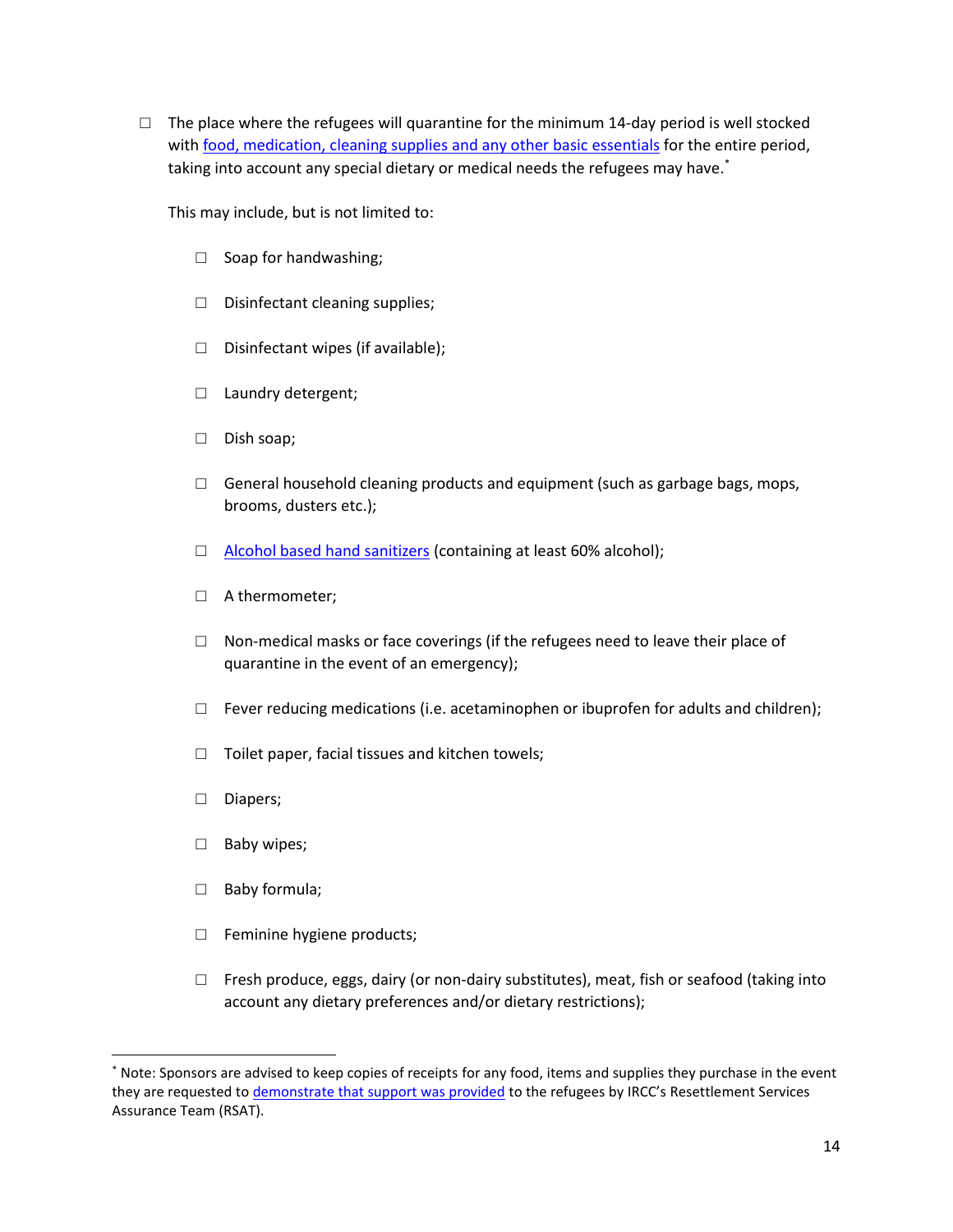- $\Box$  Dried foods, such as pasta, rice, beans, chickpeas and grains;
- $\Box$  Canned foods such as soups, vegetables and beans;
- $\Box$  Any special dietary foods or ethno-cultural foods; and,
- $\Box$  Books, toys and ideas for indoor activities that can be done during the 14-day period.
- $\Box$  Sponsors have planned how they will drop off or deliver (with no contact) food, medication, cleaning supplies and other essentials at the place the refugees will be quarantining for the minimum 14-day period in the event they need additional food, items or supplies.
- $\square$  Sponsors have planned how they will provide financial and settlement support remotely during the 14-day quarantine period, such as:
	- $\Box$  Contacting local banks to see if it is possible for the refugees to open a bank account online or over the phone so that the sponsors can provide financial support to the refugees remotely via bank transfers or e-transfers in order to minimize the need for inperson interaction;
	- $\Box$  Researching what settlement supports are being provided remotely and online by [settlement agencies and service providing organizations](https://www.cic.gc.ca/english/newcomers/services/index.asp) in the community of settlement;
	- $\Box$  How to complete online applications (if available) for th[e Canada Child Benefit,](https://www.canada.ca/en/revenue-agency/services/child-family-benefits/canada-child-benefit-overview/canada-child-benefit-apply.html#How) provincial healthcare coverage and the [Social Insurance Number](https://www.canada.ca/en/employment-social-development/services/sin/apply.html#online) (if not issued on arrival at the POE);
	- $\Box$  Ensuring that the refugees have access to a computer/laptop or smartphone/tablet and an internet or data connection when they arrive at their place of quarantine so they can communicate with sponsors; and,
	- $\Box$  Identifying how sponsors will communicate with the refugees during their 14-day quarantine period (e.g. phone calls, video calls via Zoom, WhatsApp, Facebook, Viber, Skype, Google Hangouts or FaceTime) and have researched how they can use the [Google Translate website or app to assist them with communicating](https://www.icavictoria.org/community/language-tools/) via text and over the phone or via video calls in the absence of an interpreter.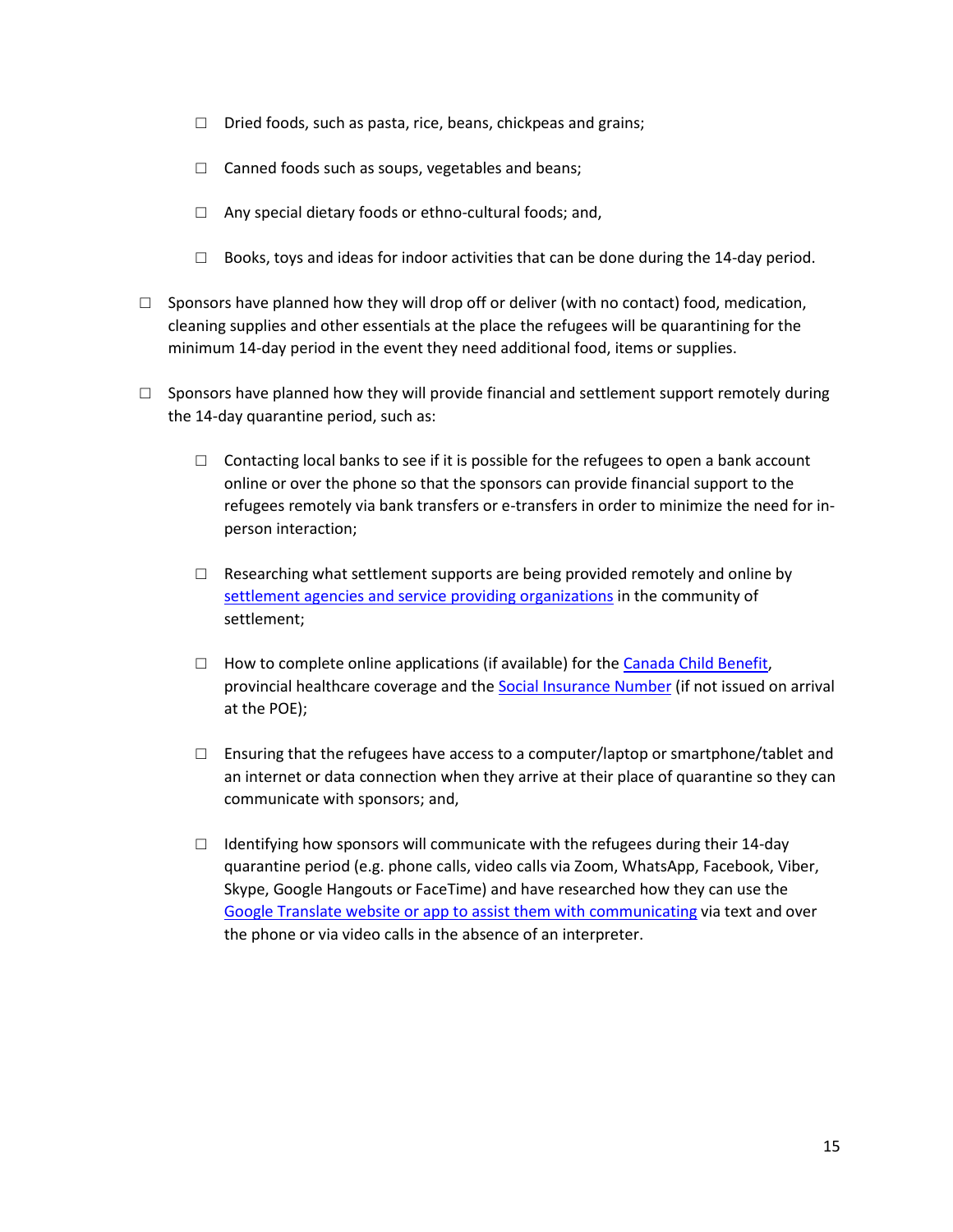#### On Arrival

- $\Box$  The newcomers are transported directly to the accommodation where they will quarantine for the minimum 14-day period and the newcomers wear masks until they reach their place of quarantine.
- $\Box$  The newcomers report daily via [ArriveCAN](https://www.canada.ca/en/public-health/services/diseases/coronavirus-disease-covid-19/arrivecan.html) or by calling 1-833-641-0343 (toll-free) during their 14-day quarantine period.
- $\Box$  The newcomers are provided with information in their native language on how they can complete the Day 8 test.
- $\Box$  The newcomers complete their Day 8 test, and the kit is picked up by the appropriate courier or dropped off at a drop box by the sponsors.
- $\Box$  The newcomers are provided with information by the sponsors in their native language on [COVID-19,](https://www.canada.ca/en/public-health/services/publications/diseases-conditions/about-coronavirus-disease-covid-19.html) the [symptoms of COVID-19](https://www.canada.ca/en/public-health/services/publications/diseases-conditions/know-facts-about-coronavirus-disease-covid-19.html) and how they ca[n help reduce the spread of COVID-19.](https://www.canada.ca/en/public-health/services/publications/diseases-conditions/help-reduce-spread-covid-19.html)
- $\square$  Sponsors explain to the newcomers who in the sponsoring group they should contact if they exhibit an[y symptoms of COVID-19](https://www.canada.ca/en/public-health/services/diseases/2019-novel-coronavirus-infection/symptoms.html#s) during the 14-day quarantine period an[d what procedure will](https://www.canada.ca/en/public-health/services/publications/diseases-conditions/2019-novel-coronavirus-information-sheet.html)  [be followed.](https://www.canada.ca/en/public-health/services/publications/diseases-conditions/2019-novel-coronavirus-information-sheet.html)
- $\Box$  The newcomers are provided with information in their native language on [the best way to](https://www.canada.ca/en/public-health/services/publications/diseases-conditions/reduce-spread-covid-19-wash-your-hands.html) wash [their hands](https://www.canada.ca/en/public-health/services/publications/diseases-conditions/reduce-spread-covid-19-wash-your-hands.html) to help reduce the spread of COVID-19.
- $\Box$  The newcomers are provided with information in their native language on the importance of [physical \(social\) distancing and how they can practice physical \(social\) distancing.](https://www.canada.ca/en/public-health/services/publications/diseases-conditions/social-distancing.html)
- $\Box$  The newcomers understand the importance of physical (social) distancing, how they can [practice physical \(social\) distancing,](https://www.canada.ca/en/public-health/services/publications/diseases-conditions/social-distancing.html) [how to correctly wear a mask](https://www.canada.ca/en/public-health/services/video/covid-19-wear-non-medical-mask-face-covering-properly.html) and th[e best way to wash](https://www.canada.ca/en/public-health/services/publications/diseases-conditions/reduce-spread-covid-19-wash-your-hands.html)  [their hands](https://www.canada.ca/en/public-health/services/publications/diseases-conditions/reduce-spread-covid-19-wash-your-hands.html) to help reduce the spread of COVID-19.
- $\square$  Sponsors are providing financial support to the newcomers remotely via bank transfers or etransfers to avoid physical contact during the 14-day quarantine period and until physical (social) distancing practices are no longer in effect.
- $\square$  Sponsors have provided a computer/laptop or smartphone/tablet to the newcomers (if they do not have one already) and have set up an internet or data connection so they can communicate with the sponsors;
- $\square$  Sponsors and the newcomers have agreed how often they will meet and communicate via phone calls video calls via Zoom, WhatsApp, Facebook, Viber, Skype, Google Hangouts or FaceTime.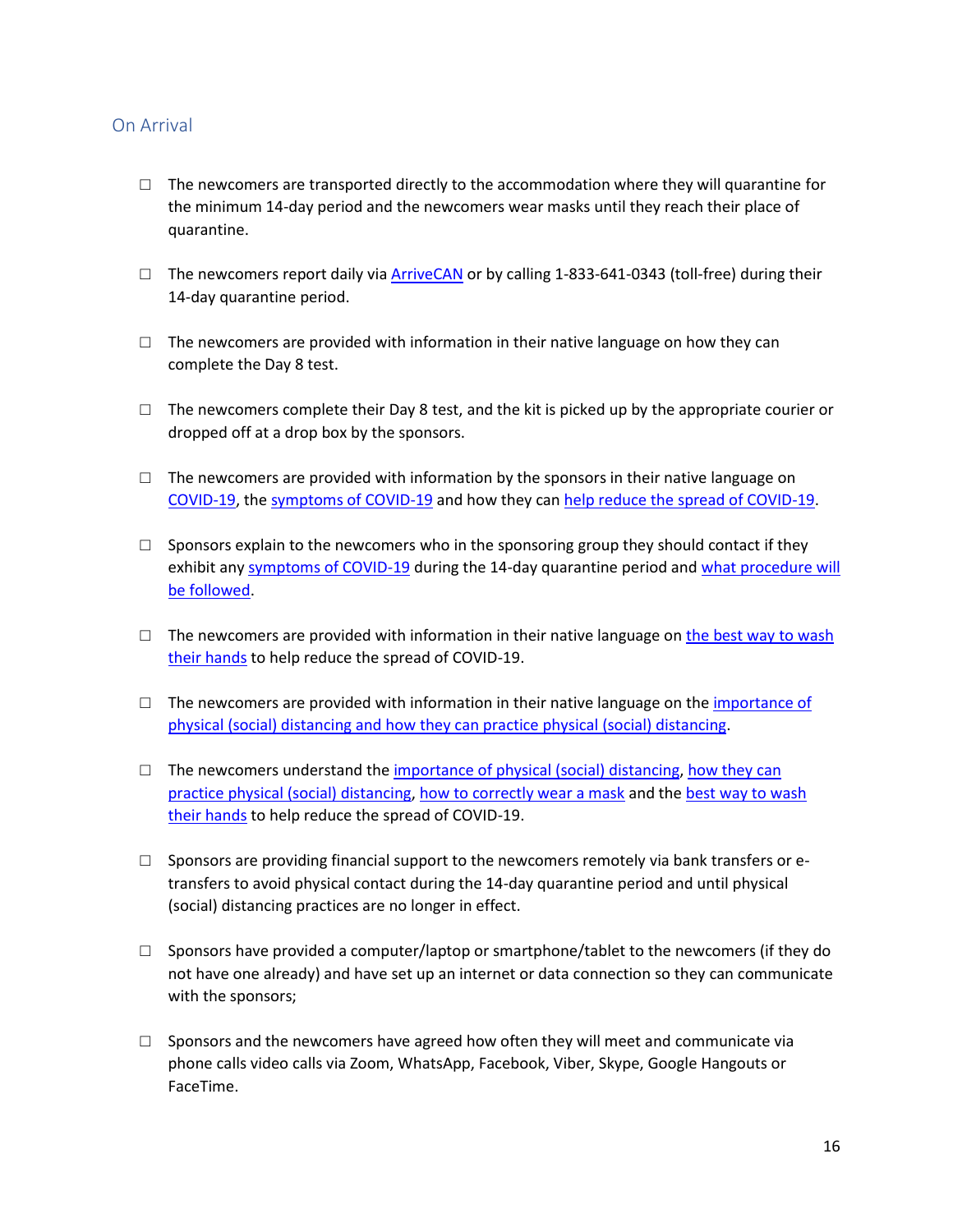- $\square$  Sponsors and the newcomers are meeting and communicating on a regular basis via phone calls or video calls and both the sponsors and newcomers can understand one another (with or without the assistance of an interpreter or Google Translate).
- $\Box$  The newcomers know who to contact in the sponsoring group to arrange for additional food, items or supplies to be dropped off or delivered (with no contact) during the 14-day quarantine period.
- $\Box$  The newcomers are connected with a <u>settlement agency or a service providing organization</u> in their community of settlement and are receiving services and support remotely from a settlement worker/counsellor.
- $\square$  Sponsors are assisting the newcomers with completing online applications for the Canada Child [Benefit,](https://www.canada.ca/en/revenue-agency/services/child-family-benefits/canada-child-benefit-overview/canada-child-benefit-apply.html#How) provincial healthcare coverage and the [Social Insurance Number](https://www.canada.ca/en/employment-social-development/services/sin/apply.html#online) (if not issued on arrival at the POE).
- $\square$  Sponsors have provided the newcomers with a basic orientation over the phone or via video calls on the [Interim Federal Health Program \(IFHP\)](http://www.rstp.ca/wp-content/uploads/2019/11/IFHP-Info-Sheet-2017_EN.pdf) and its relationship with provincial healthcare coverage, thei[r rights and responsibilities,](http://www.rstp.ca/en/your-rights-as-a-privately-sponsored-refugee/) budgeting and [what to expect](http://www.rstp.ca/en/refugees/what-to-expect/) when living in Canada.
- $\Box$  Sponsors are assisting the newcomers to understand how to access online shopping and, once the 14-day quarantine period has come to an end, curbside pick-up as needed.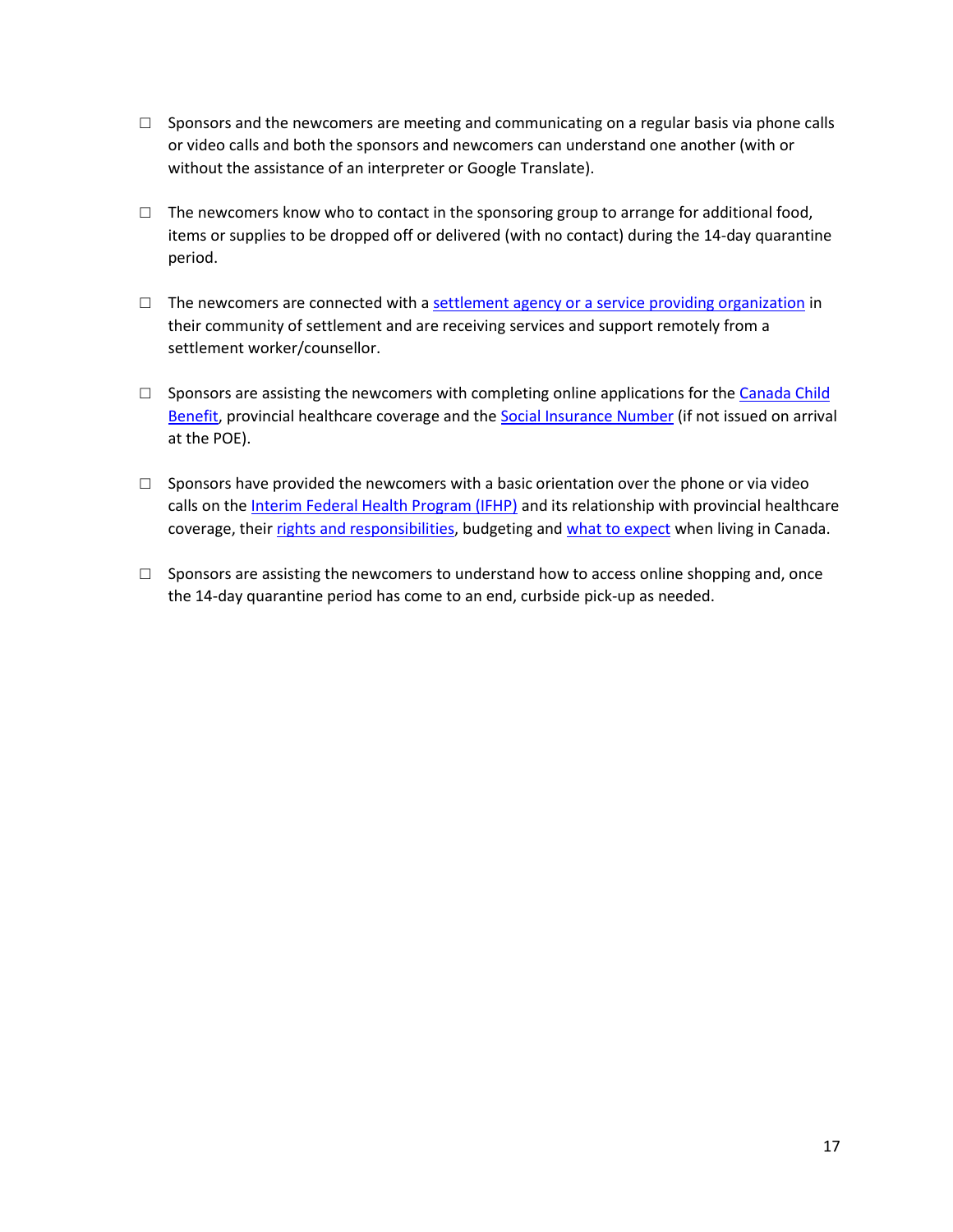## Resources on COVID-19

#### General Resources and Information on COVID-19

- The Government of Canada's COVID-19 information and resource hub: <https://www.canada.ca/en/public-health/services/diseases/coronavirus-disease-covid-19.html>
- The latest information on the emergency order and the travel restrictions: [https://www.canada.ca/en/public-health/services/diseases/2019-novel-coronavirus](https://www.canada.ca/en/public-health/services/diseases/2019-novel-coronavirus-infection/latest-travel-health-advice.html)[infection/latest-travel-health-advice.html](https://www.canada.ca/en/public-health/services/diseases/2019-novel-coronavirus-infection/latest-travel-health-advice.html)

COVID-19 awareness resources: [Coronavirus disease \(COVID-19\): Awareness resources -](https://www.canada.ca/en/public-health/services/diseases/2019-novel-coronavirus-infection/awareness-resources.html) [Canada.ca](https://www.canada.ca/en/public-health/services/diseases/2019-novel-coronavirus-infection/awareness-resources.html)

#### Resources on the Entry Requirements

Further information in several languages about the entry requirements and how persons can isolate at if they have symptoms of COVID-19 or quarantine if they are asymptomatic can be found at the following links:

- Travelling to Canada during COVID-19:<https://travel.gc.ca/travel-covid#planning>
- Entering Canada requirements checklists: [https://travel.gc.ca/travel-covid/travel](https://travel.gc.ca/travel-covid/travel-restrictions/entering-canada-checklist)[restrictions/entering-canada-checklist](https://travel.gc.ca/travel-covid/travel-restrictions/entering-canada-checklist)
- ArriveCAN: [https://www.canada.ca/en/public-health/services/diseases/coronavirus-disease](https://www.canada.ca/en/public-health/services/diseases/coronavirus-disease-covid-19/arrivecan.html)[covid-19/arrivecan.html](https://www.canada.ca/en/public-health/services/diseases/coronavirus-disease-covid-19/arrivecan.html)
- The requirements for persons without symptoms of COVID-19 arriving in Canada: [https://www.canada.ca/en/public-health/services/publications/diseases-conditions/2019](https://www.canada.ca/en/public-health/services/publications/diseases-conditions/2019-novel-coronavirus-information-sheet.html) [novel-coronavirus-information-sheet.html](https://www.canada.ca/en/public-health/services/publications/diseases-conditions/2019-novel-coronavirus-information-sheet.html)
- The requirements for persons with symptoms of COVID-19 arriving in Canada: [https://www.canada.ca/en/public-health/services/publications/diseases-conditions/travellers](https://www.canada.ca/en/public-health/services/publications/diseases-conditions/travellers-with-symptoms-return-canada.html)[with-symptoms-return-canada.html](https://www.canada.ca/en/public-health/services/publications/diseases-conditions/travellers-with-symptoms-return-canada.html)
- How to quarantine at home for persons without symptoms of COVID-19: [https://www.canada.ca/en/public-health/services/publications/diseases](https://www.canada.ca/en/public-health/services/publications/diseases-conditions/coronavirus-disease-covid-19-how-to-self-isolate-home-exposed-no-symptoms.html)[conditions/coronavirus-disease-covid-19-how-to-self-isolate-home-exposed-no-symptoms.html](https://www.canada.ca/en/public-health/services/publications/diseases-conditions/coronavirus-disease-covid-19-how-to-self-isolate-home-exposed-no-symptoms.html)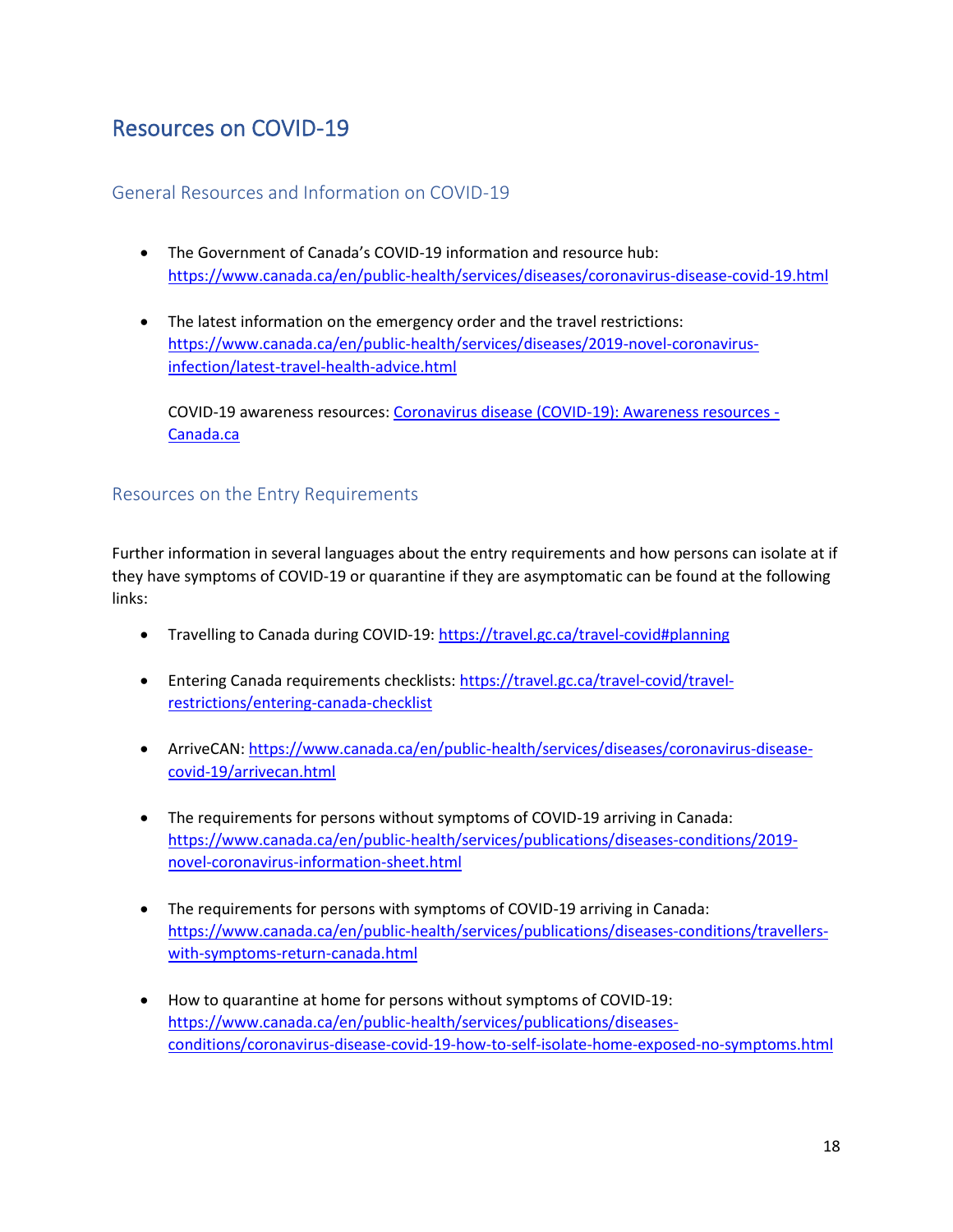• How to isolate at home for persons that exhibit symptoms of COVID-19: [https://www.canada.ca/en/public-health/services/publications/diseases-conditions/covid-19](https://www.canada.ca/en/public-health/services/publications/diseases-conditions/covid-19-how-to-isolate-at-home.html) [how-to-isolate-at-home.html](https://www.canada.ca/en/public-health/services/publications/diseases-conditions/covid-19-how-to-isolate-at-home.html)

### Day 8 Testing Resources

Multi-language resources on how to complete the Day 8 test can be found at the following links:

- Written and video instructions on the Switch Health Day 8 test: <https://www.switchhealth.ca/en/individuals/home-kits/covid-test/>
- Video instructions in additional languages on the Switch Health Day 8 test[: Arabic,](https://www.youtube.com/watch?v=gXJtBOHEeiQ) [Amharic,](https://www.youtube.com/watch?v=Ibv7b0mifKo) [Farsi,](https://www.youtube.com/watch?v=c2WJWXFSGQ8) [Filipino,](https://www.youtube.com/watch?v=3RzzBDnCSeI) [Somali,](https://www.youtube.com/watch?v=itWEqbpAXhQ) [Spanish,](https://www.youtube.com/watch?v=MloA9e-CKos) and [Tigrinya.](https://www.youtube.com/watch?v=eJfKPwX155g)
- FAQs on the Switch Health Day 8 test: <https://www.switchhealth.ca/en/support/collections/2806451>
- List of drop off locations for the Switch Health Day 8 test: <https://www.switchhealth.ca/en/support/articles/5096870>
- Written and video instructions on the LifeLabs Day 8 test: <https://www.lifelabs.com/covidkit/?myProvince=on>
- Pick up instructions and drop off locations for the LifeLabs Day 8 test: <https://www.lifelabs.com/pickup-or-drop-off-of-collection/>

#### COVID-19 Awareness and Prevention Resources

Multi-language resources produced by the Government of Canada on the symptoms of COVID-19, how to prevent its spread, vulnerable persons and how to wear a mask or face covering can be found at the following links:

- About COVID-19: [https://www.canada.ca/en/public-health/services/publications/diseases](https://www.canada.ca/en/public-health/services/publications/diseases-conditions/about-coronavirus-disease-covid-19.html)[conditions/about-coronavirus-disease-covid-19.html](https://www.canada.ca/en/public-health/services/publications/diseases-conditions/about-coronavirus-disease-covid-19.html)
- Help reduce the spread of COVID-19[: https://www.canada.ca/en/public](https://www.canada.ca/en/public-health/services/publications/diseases-conditions/help-reduce-spread-covid-19.html)[health/services/publications/diseases-conditions/help-reduce-spread-covid-19.html](https://www.canada.ca/en/public-health/services/publications/diseases-conditions/help-reduce-spread-covid-19.html)
- The best way to wash your hands to reduce the spread of COVID-19: [https://www.canada.ca/en/public-health/services/publications/diseases-conditions/reduce](https://www.canada.ca/en/public-health/services/publications/diseases-conditions/reduce-spread-covid-19-wash-your-hands.html)[spread-covid-19-wash-your-hands.html](https://www.canada.ca/en/public-health/services/publications/diseases-conditions/reduce-spread-covid-19-wash-your-hands.html)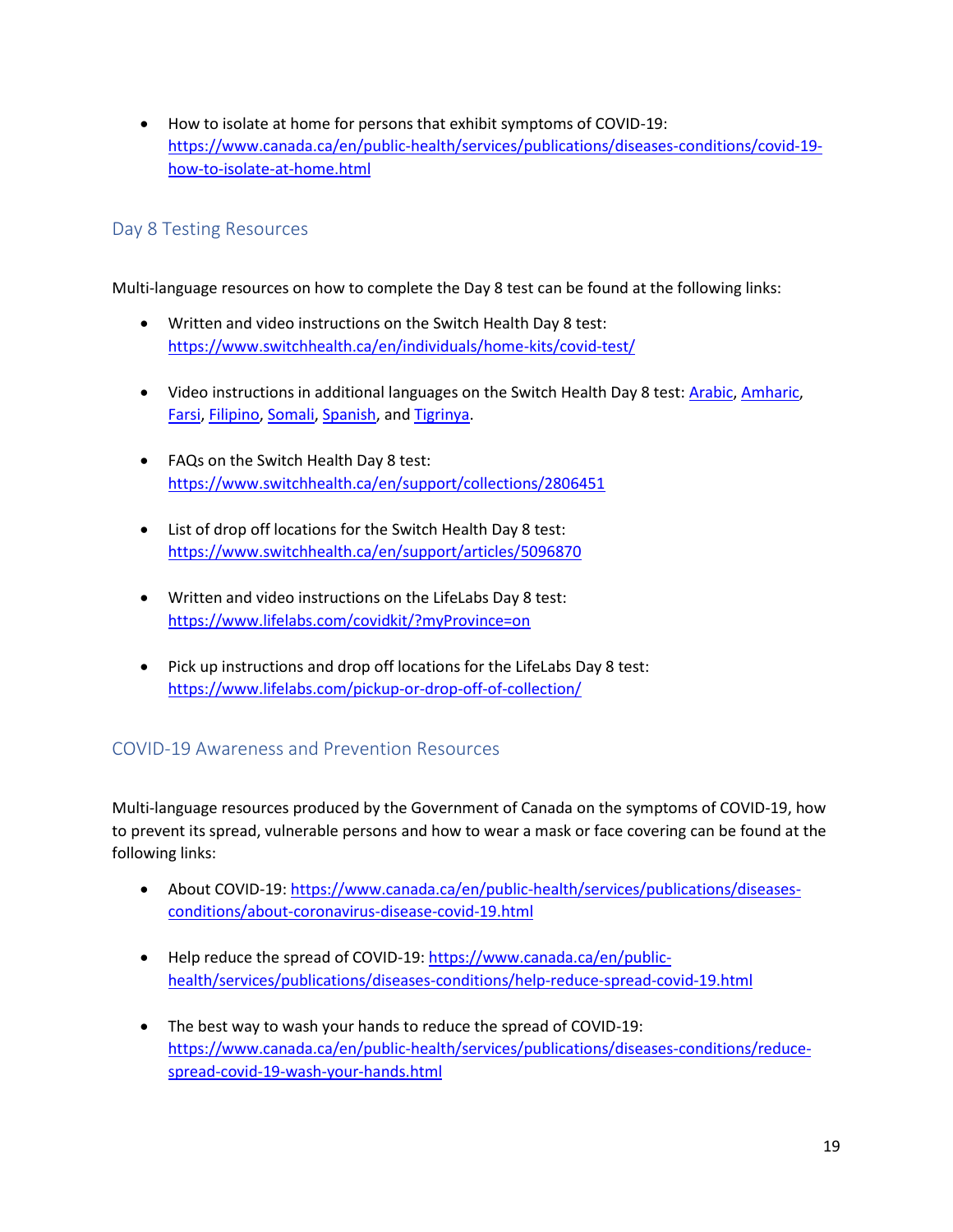- Physical (social) distancing and how to slow the spread of COVID-19: [https://www.canada.ca/en/public-health/services/publications/diseases-conditions/social](https://www.canada.ca/en/public-health/services/publications/diseases-conditions/social-distancing.html)[distancing.html](https://www.canada.ca/en/public-health/services/publications/diseases-conditions/social-distancing.html)
- Vulnerable populations and COVID-19: [https://www.canada.ca/en/public](https://www.canada.ca/en/public-health/services/publications/diseases-conditions/vulnerable-populations-covid-19.html)[health/services/publications/diseases-conditions/vulnerable-populations-covid-19.html](https://www.canada.ca/en/public-health/services/publications/diseases-conditions/vulnerable-populations-covid-19.html)
- How to safely use a non-medical mask or face covering: [https://www.canada.ca/en/public](https://www.canada.ca/en/public-health/services/publications/diseases-conditions/covid-19-safely-use-non-medical-mask-face-covering.html)[health/services/publications/diseases-conditions/covid-19-safely-use-non-medical-mask-face](https://www.canada.ca/en/public-health/services/publications/diseases-conditions/covid-19-safely-use-non-medical-mask-face-covering.html)[covering.html](https://www.canada.ca/en/public-health/services/publications/diseases-conditions/covid-19-safely-use-non-medical-mask-face-covering.html)

## Guidance from IRCC

- For private sponsors regarding COVID-19 (available in English and French): [http://www.rstp.ca/en/refugee-sponsorship/latest-policy-program-update/guidance-from-ircc](http://www.rstp.ca/en/refugee-sponsorship/latest-policy-program-update/guidance-from-ircc-for-private-sponsors-regarding-covid-19/)[for-private-sponsors-regarding-covid-19/](http://www.rstp.ca/en/refugee-sponsorship/latest-policy-program-update/guidance-from-ircc-for-private-sponsors-regarding-covid-19/)
- On the January 07, 2021 negative COVID-19 test requirement for air travellers and sponsored refugees: [http://www.rstp.ca/en/refugee-sponsorship/latest-policy-program](http://www.rstp.ca/en/refugee-sponsorship/latest-policy-program-update/information-from-ircc-on-the-january-07-2021-negative-covid-19-test-requirement-for-air-travelers-and-sponsored-refugees/)[update/information-from-ircc-on-the-january-07-2021-negative-covid-19-test-requirement-for](http://www.rstp.ca/en/refugee-sponsorship/latest-policy-program-update/information-from-ircc-on-the-january-07-2021-negative-covid-19-test-requirement-for-air-travelers-and-sponsored-refugees/)[air-travelers-and-sponsored-refugees/](http://www.rstp.ca/en/refugee-sponsorship/latest-policy-program-update/information-from-ircc-on-the-january-07-2021-negative-covid-19-test-requirement-for-air-travelers-and-sponsored-refugees/)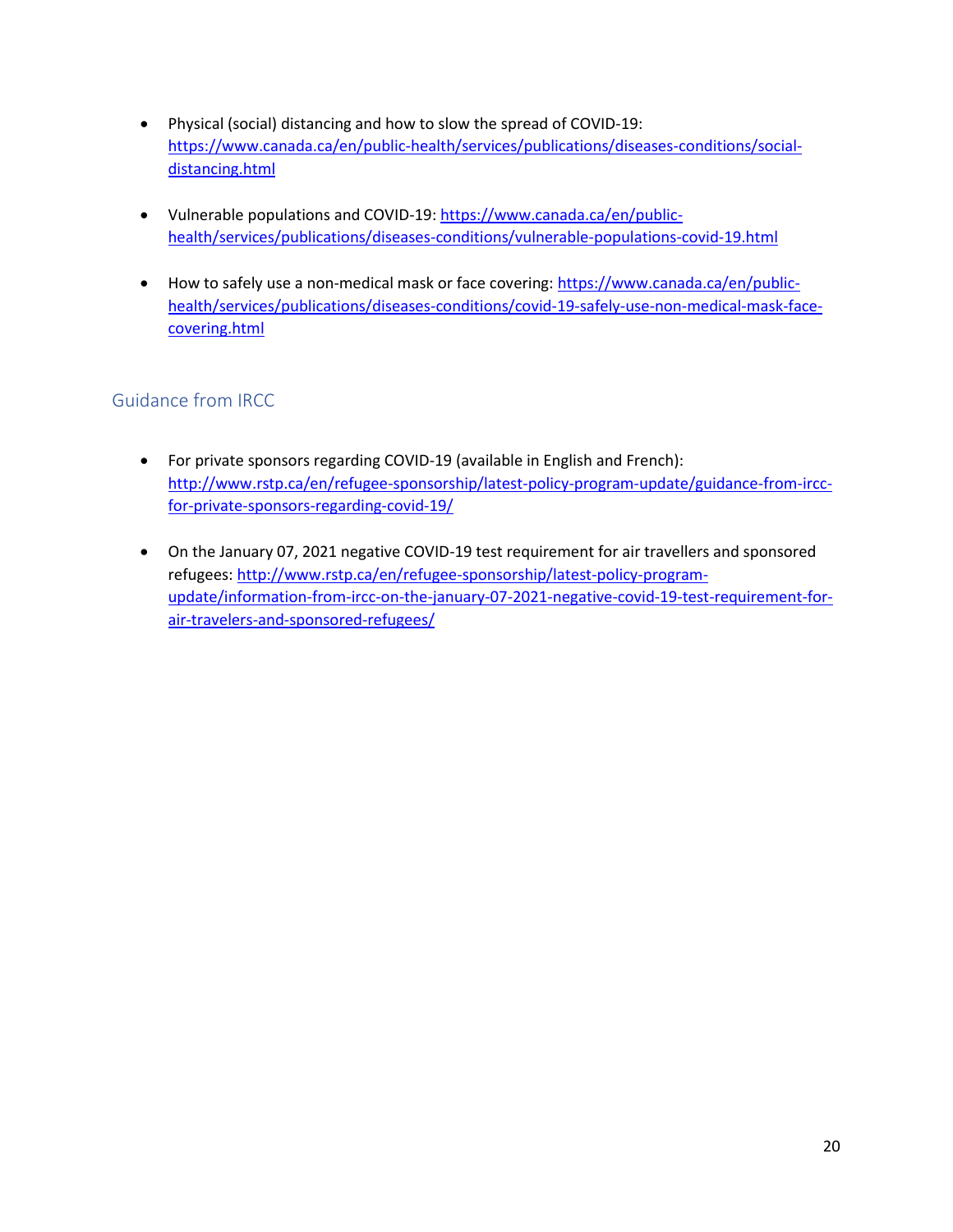# Appendix A – FAQs and Best Practices

The purpose of this section is to share FAQs and best practices collected from Q&A webinars and meetings held with the PHAC to assist sponsors with making suitable quarantine arrangements that comply with the requirements.

Sponsors are strongly advised to consult the Government of Canada [website](https://www.canada.ca/en/public-health/services/diseases/2019-novel-coronavirus-infection/latest-travel-health-advice.html) for the latest and most upto-date information on the requirements.

#### **Q.1. What should sponsors do when provincial guidelines contradict Federal guidelines?**

There may often be differences between provincial and Federal guidelines, as health jurisdiction is primarily with the provinces and some provinces will have different requirements in place compared to others. However, persons arriving in Canada are the subject of a Federal order and fall under Federal jurisdiction during the 14-day quarantine or isolation period. Therefore, they must follow the Federal requirements during this period.

#### **Q.2. Will the CBSA and the PHAC officers at the airport have access to interpreters if the sponsored newcomers do not speak or understand English or French?**

Yes, CBSA officers do have access to interpreters on site and are available for use if someone does not speak English or French. In addition, some CBSA officers are multilingual.

If someone is referred to the PHAC officer on site, they will have access to telephone interpreters.

PHAC officers are only on site during certain hours. If someone arrives outside of operating hours, they will use a telephone service to speak to the PHAC officer and interpreters will be available.

#### **Q.3. If the sponsors are meeting the sponsored newcomers at their final destination to transport them to their place of quarantine, are there any best practices on how this can be done safely?**

Sponsors should limit the number of persons that meet the newcomers and anyone meeting the newcomers should keep a 2-metre distance from them. The newcomers are required to wear a nonmedical mask or face covering while travelling to their place of quarantine. Sponsors should also wear a non-medical mask with at least 2 or 3 layers. Certain airports may not permit non-travellers to enter and may require a mask if they do. Sponsors should check the website of the airport at which they will be meeting the newcomers for up-to-date information.

Sponsors and newcomers are encouraged to wash their hands frequently with soap or warm water for at least 20 seconds or use an alcohol-based hand sanitizer that consists of at least 60% alcohol. They should also avoid touching their face.

When using hand sanitizer, it must dry completely for it to be effective as bacteria and viruses are killed during the drying process.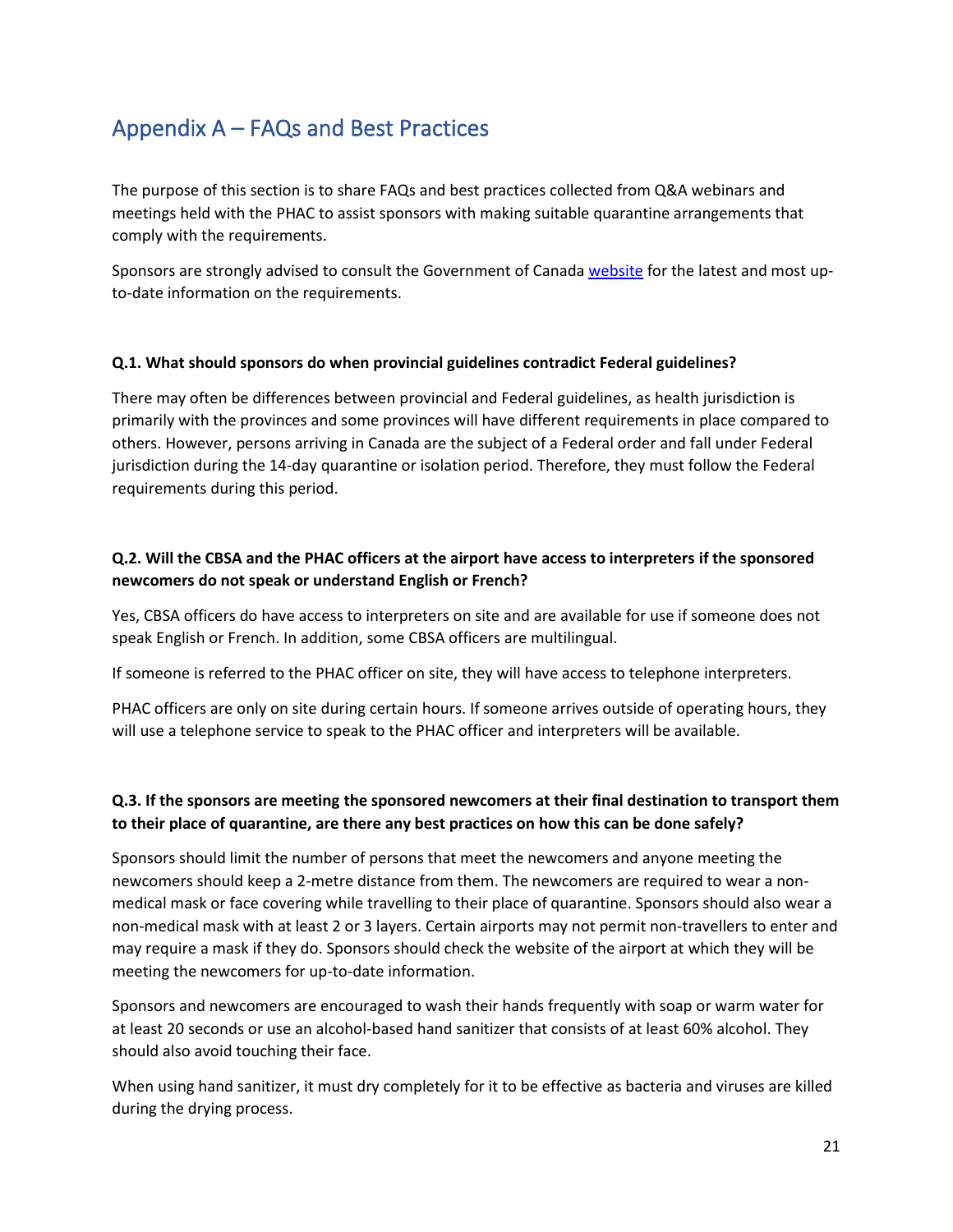#### **Q.4. Does the sponsor or driver that transports the newcomers to their place of quarantine also need to quarantine for 14-days?**

No, as the mandatory quarantine and isolation requirements only apply to persons travelling to Canada from abroad.

Sponsors that meet the newcomers at the airport, the driver of the vehicle that transports the refugees to their place of quarantine and any persons that meet the refugees at their place of quarantine are not subject to the order as they did not travel to Canada from outside of the country.

#### **Q.5. Are there any best practices that should be followed when transporting the sponsored newcomers to their place of quarantine?**

Where possible, sponsors should use larger vehicles, such as buses, vans, minibuses or other vehicles that enable the driver to keep a 2-metre distance from the newcomers, to transport the newcomers to their place of quarantine.

If regular sized vehicles are used, efforts should be made to maximize the space between the driver and the newcomers as much as possible (i.e. have the newcomer sit in a rear seat that is furthest away from the driver, which in most situations would be diagonally across from them).

Ideally, a vehicle with plexiglass between the driver and the newcomers would be used to transport the refugees to their place of quarantine.

The newcomers are required to wear a non-medical mask or face covering while travelling to their place of quarantine. The driver should also wear a non-medical mask with at least 2 or 3 layers. The windows on the vehicle can be kept open to promote ventilation and hand sanitizer (that consists of at least 60% alcohol) should be used by everyone before they enter and leave the vehicle.

The overall goal is to limit the interaction between the driver and the passengers, so no droplets and particles are dispersed in the air.

These measures and protocols should be used regardless of how long the journey is to ensure everyone in the vehicle is protected.

On long journeys from the airport to the place of quarantine, bathroom breaks are permitted but the newcomers should wipe down everything they touch with a disinfectant after use. Drive-throughs should be used if there is a need to pick up food during the journey. The overall goal is to minimize and limit contact and interaction with non-travellers as much as possible.

**Q.6. Can the sponsored newcomers quarantine in shared accommodation (e.g. with relatives or sponsors) if there is a separate room or living space available? If yes, how should shared spaces be used to ensure the safety of everyone living there?**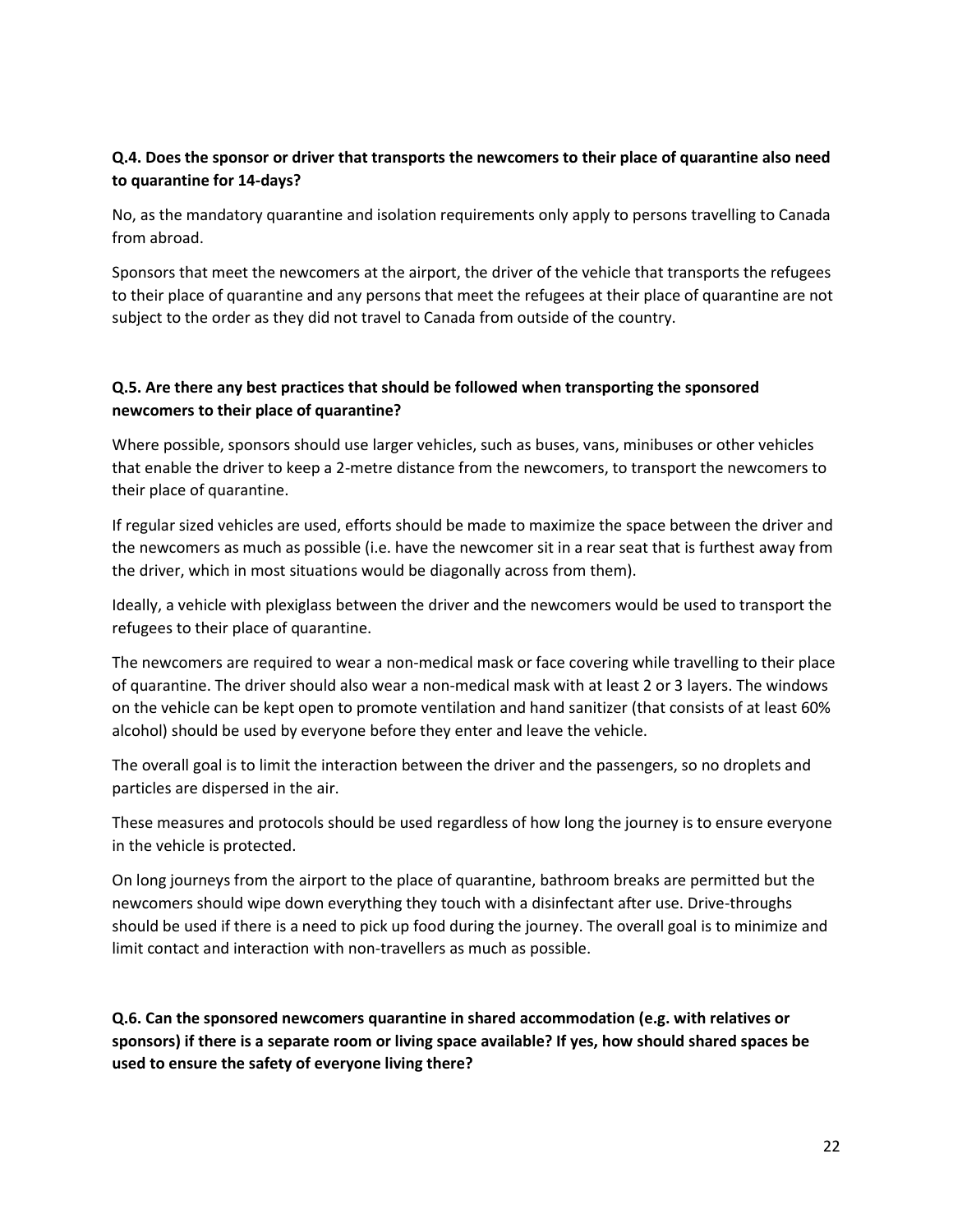Yes, they can, but only if there is a separate bedroom or living space available, and if the newcomers only leave the room to go to the bathroom or kitchen. They should maintain a 2-metre distance and wear a non-medical mask if the distance cannot be maintained.

Ideally, they would also have their own bathroom for use during the 14-day quarantine period. Shared bathrooms can be used for quarantining (but not isolation), but they will have to wipe/clean all of the commonly touched areas after every use (e.g. door knob, toilet, faucet in the sink and the bath/shower, mirror, towel rack etc.). They must also have their own towels and must not leave their towels in the bathroom.

If meals cannot be transported to the refugees and they must use the kitchen, they can only use it when there is no one else there. They must wipe everything down after each use and clean their dishes and cooking equipment and go back to their room after they have prepared their food.

Best practice in this scenario would be to have separate utensils and equipment for the persons quarantining as nothing should be shared between persons quarantining and other persons living at the shared accommodation.

#### **Q.7. Can sponsored newcomers that travel to Canada together quarantine in the same accommodation, even though a member of the newcomer family is over the age of 65 or has underlying medical conditions?**

Yes, provided the newcomers were living together before arrival and travelled to Canada together.

However, if the place of quarantine is a shared accommodation and there is someone that is over the age of 65 or has an underlying medical condition that also lives there, the PHAC will need to seek the consent of that vulnerable person before allowing the newcomers to stay there for the 14-day quarantine period.

#### **Q.8. Can the sponsored newcomers use shared outdoor spaces during their 14-day quarantine or isolation period?**

Persons without symptoms of COVID-19 (i.e. they are asymptomatic) that are quarantining can only use private outdoor spaces (such as a balcony or a yard) and should not use any shared spaces.

Persons with symptoms of COVID-19 should not use any shared spaces.

#### **Q.9. When dropping off food and other supplies to the newcomers during their 14-day quarantine or isolation period, are there any best practices that should be followed?**

Sponsors should wear masks and gloves, maintain a 2-metre distance, wash their hands frequently and avoid touching their face.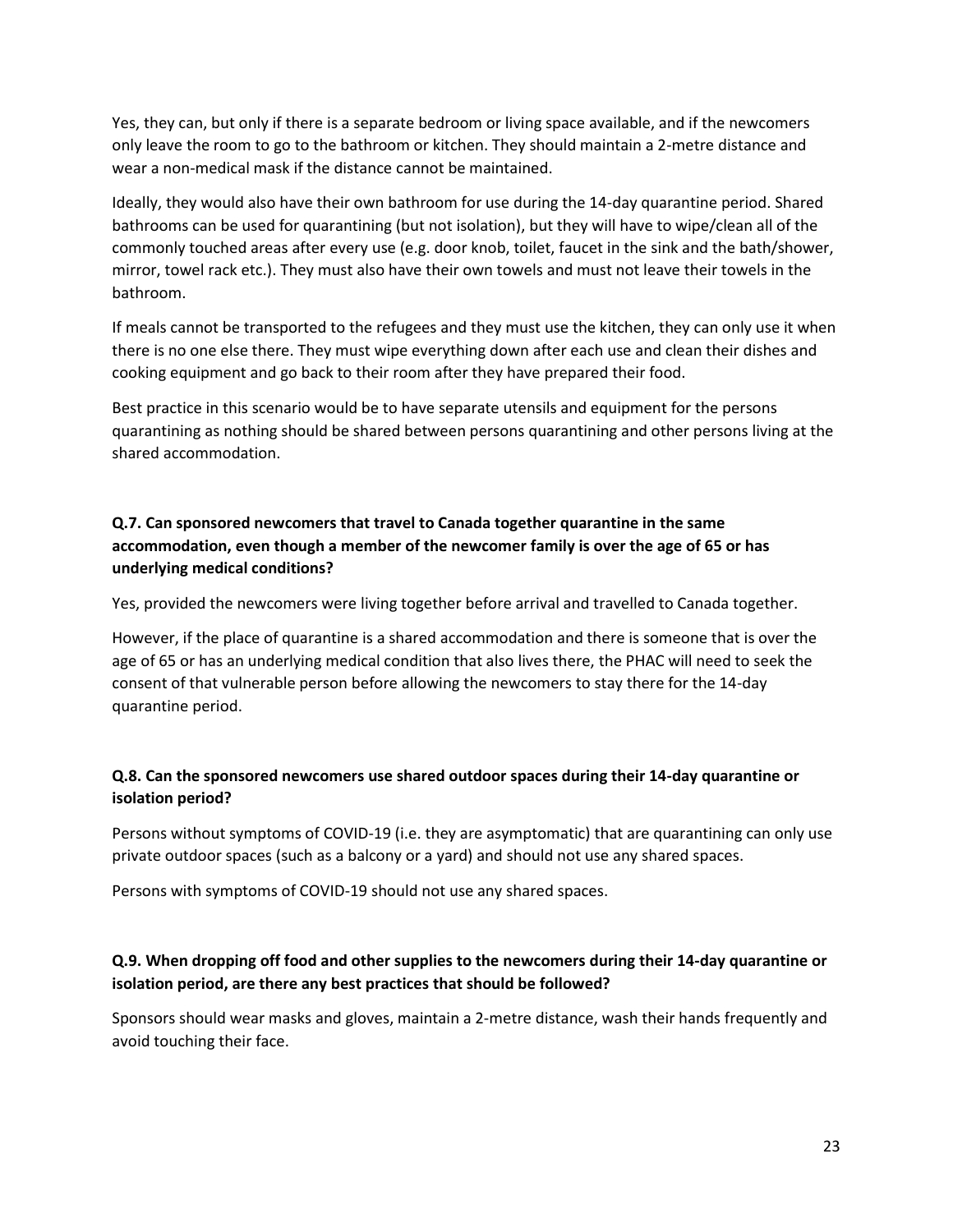Best practice is to leave the food/supplies outside the room or the front door, knock on the door or let them know the items are there and leave before they open the door. The goal is to avoid in-person interaction between the sponsors and newcomers as much as possible.

#### **Q.10. Are there any best practices to follow if the sponsored newcomers need to do laundry during the quarantine period?**

Best practice is let the newcomers do laundry themselves if they have access to a washing machine. If the place of quarantine is a shared living space, they must disinfect everything they touched after using it.

If the newcomers cannot do laundry themselves, someone with mask and gloves can pick up the laundry that is in a clean garbage bag and left outside the door. Use hot water (60 to 90 degrees Celsius) and soap to clean the clothes in a machine, use a new clean garbage bag to put the laundry in once it is done and leave it outside the door of their place of quarantine.

#### **Q.11. If a sponsored newcomer needs medical assistance during the quarantine period, can a family member they are quarantining with go to the hospital with them?**

Yes, but only if the newcomer that needs medical assistance requires support when going to/at the hospital (e.g. if a child needs to go to the hospital).

**Q.12. If a sponsored newcomer shows symptoms of COVID-19 during the 14-day quarantine period, and they are quarantining with family members that travelled to Canada with them, does the newcomer need to isolate themselves from the rest of the family or does the whole family need to isolate?**

Anybody who has contact with the symptomatic newcomer will have to isolate for 14-days.

#### **Q.13. Will sponsors be held responsible and face consequences if a sponsored newcomer does not follow the quarantine requirements?**

It depends on the situation. For example, if the sponsor has made all the arrangements and they are suitable, then there will most likely be no consequences for the sponsor and the responsibility is on the newcomer.

But if the sponsors gave the impression to PHAC that they have made suitable arrangements for quarantine, and when PHAC does an investigation they find out it was not suitable, then the sponsors may be held liable.

As a best practice, all parties to the sponsorship should always inspect the place of quarantine before the refugees arrive to ensure it is suitable.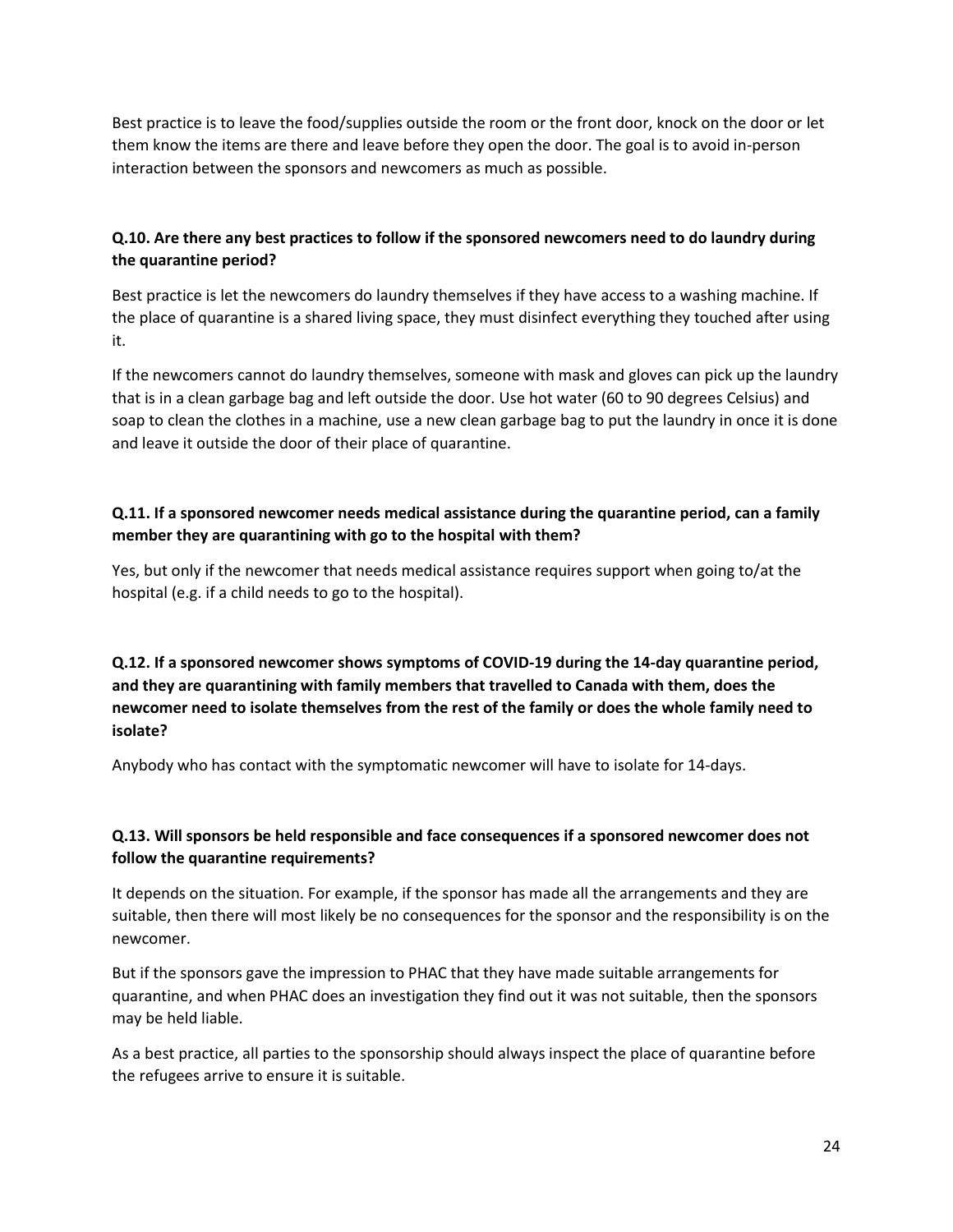#### **Q.14. If sponsored refugees are not able to submit their information via ArriveCAN before they board their flight, what alternatives are there?**

Sponsors can submit the information via ArriveCAN on behalf of the refugees before they board their flight.

If sponsors are submitting information on behalf of the refugees, they would need to create a profile for the refugees in ArriveCAN (up to eight travellers can be assigned to one ArriveCAN profile; if there are more than eight persons travelling, additional profiles will need to be created).

They must also send a copy of the ArriveCAN receipt to the refugees so they can present it to the CBSA on arrival in Canada.

If the refugees cannot use ArriveCAN before boarding their flight, and sponsors cannot submit the information on their behalf, the refugees will need to be complete a paper form on arrival.

The CBSA may also issue a Notice of Non-Compliance to the refugees for not submitting the information via ArriveCAN before boarding.

The Notice of Non-Compliance is available in several languages.

#### **Q.15. Will there be any consequences for the refugees if they do not submit their information via ArriveCAN before boarding?**

Air travellers that do not submit their information via ArriveCAN before boarding will not be denied boarding; they will be permitted to board and will need to complete the paper form on arrival in Canada.

If a Notice of Non-Compliance is issued by the CBSA, the individual circumstances of the traveller will be considered. Whilst PHAC and the CBSA understand that most air travellers will have access to the internet and a compatible device pre-arrival, they also appreciate that the reality is different for sponsored refugees and for some other travellers.

The issuance of a Notice of Non-Compliance does not mean that a fine will be imposed automatically; a fine will be issued if air travellers repeatedly enter Canada by air without submitting their information via ArriveCAN before boarding.

#### **Q.16. When using ArriveCAN, which option do sponsored refugees select in response to the "What is the purpose of your travel" question?**

Sponsored refugees should select the "none of the above" option as none of the available options apply to them.

#### **Q.17. Can ArriveCAN still be used if the sponsors or the refugees do not have all the information that is requested?**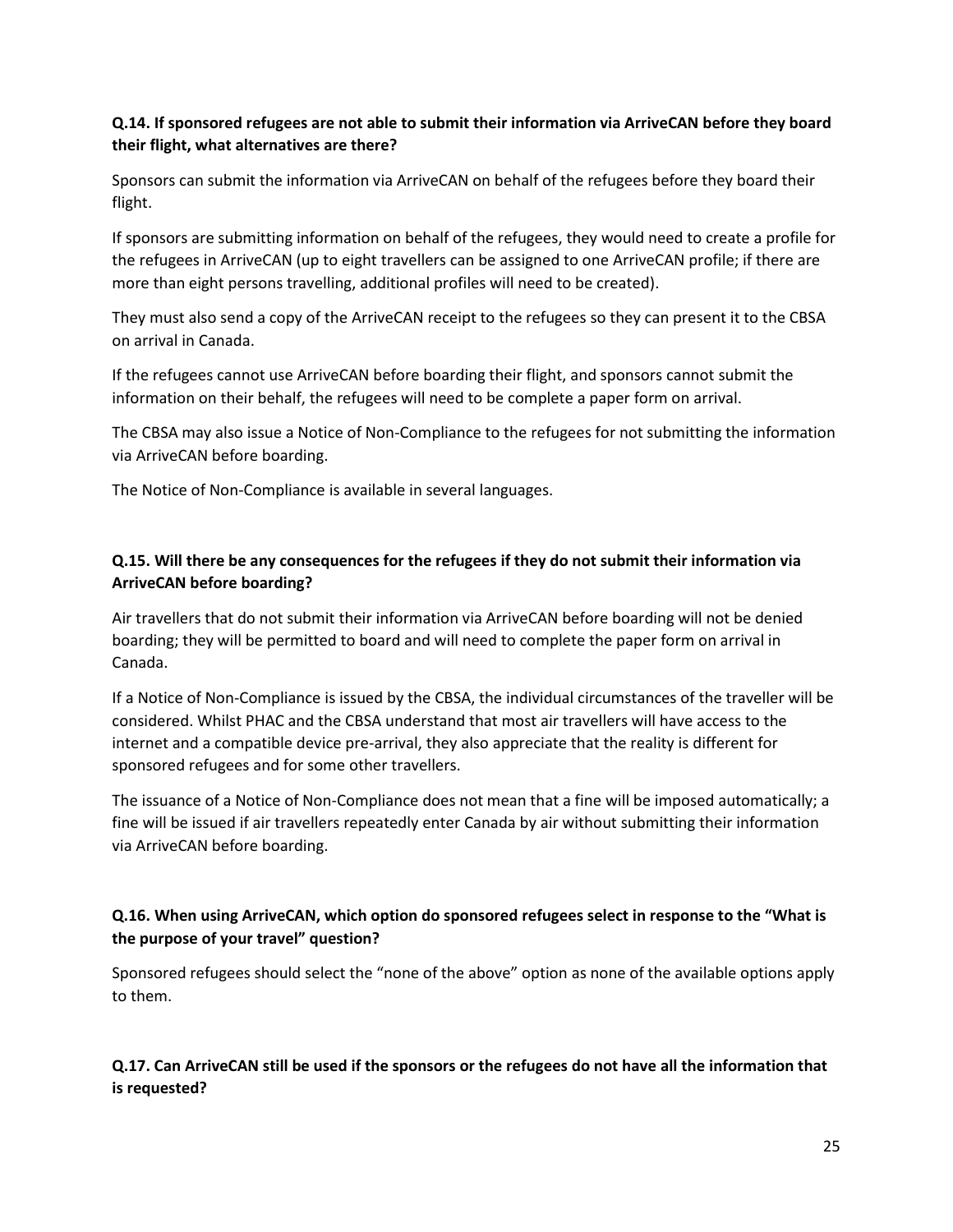It is important to ensure all the information requested by ArriveCAN is submitted and nothing is missing or incorrect otherwise it will be flagged, and the traveller will be required to see a PHAC officer on arrival to fill in the missing information or make corrections.

The flag will also remain in effect for the entire duration of the 14-day quarantine period.

#### **Q.18. What should sponsors do if they are not able to contact the refugees and send them a copy of the ArriveCAN receipt before they arrive in Canada?**

If the refugees are not able to present the ArriveCAN receipt to the CBSA officer on arrival, they will be asked to complete the paper form.

#### **Q.19. If the details of the quarantine plan are submitted in advance via ArriveCAN, do the refugees still need to present or explain the plan to the CBSA officer on arrival in Canada?**

If the information was submitted via ArriveCAN, then the only questions asked by the Primary Inspection Kiosk (i.e. the black machine that reads passports and travel documents before seeing a CBSA officer) will be on the traveller's COVID-19 symptom status.

When the traveller sees a CBSA officer, they will not ask any questions about their quarantine plan unless there was a flag or something wrong with the plan (such as the address not existing; there being a vulnerable person at the place of quarantine; the place of quarantine being a group living environment; or, no access to food/basic necessities of life in the place of quarantine).

This may be subject to change in the future.

#### **Q.20. Post-arrival, will sponsored refugees receive a check-in phone call during their quarantine period or is the onus on the refugees to do the daily reporting via ArriveCAN or the toll-free number?**

Travellers who submitted their information via ArriveCAN before boarding their flight will receive a push notification on their phone from the app.

If the travellers did not use ArriveCAN before boarding their flight and completed the paper form on arrival in Canada, the onus is on them to report via the toll-free number (1-833-641-0343).

If the daily reporting is not completed, PHAC will follow up via a robocall to remind the traveller of their reporting obligations.

**Q.21. If sponsored refugees use the toll-free number to do their daily reporting, will there be translators available if the refugees do not speak and understand English or French? If so, how do the refugees request a translator?**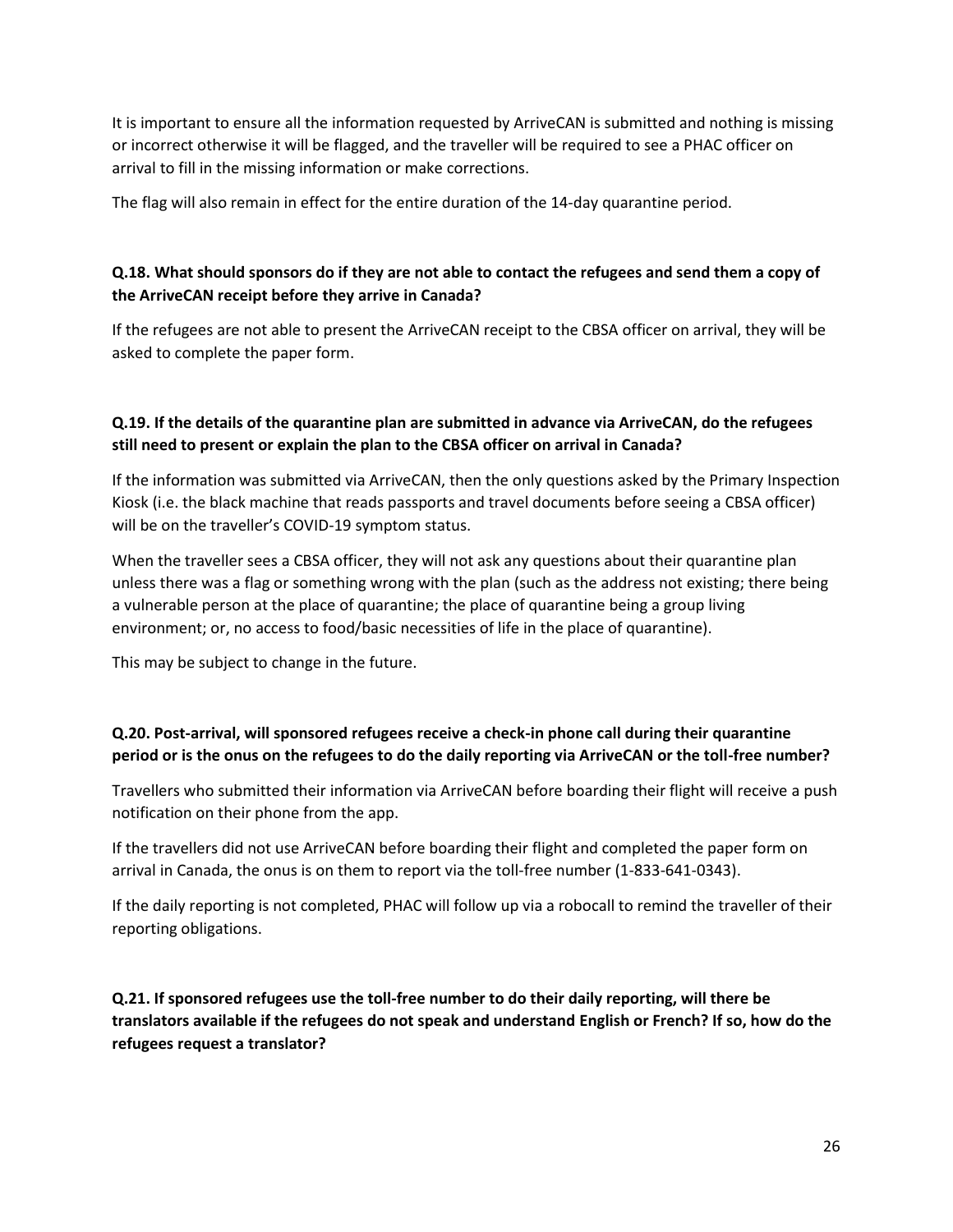When the toll-free number is called, it is machine based and the caller would enter the date they arrived in Canada, their date of birth and phone number. It is currently only available in English and French; translators cannot be requested.

If the refugees do not speak or understand English or French, someone can call on their behalf. However, the person calling on behalf of the refugees should speak to the refugees each day to ensure the information provided is correct and accurate, particularly in relation to their COVID-19 symptom self-assessment.

#### **Q.22. What happens if a sponsored refugee forgets to do their daily reporting whilst in quarantine or are not able to do so because of language barriers?**

If the refugees miss a daily report (for whatever reason), they should report as soon as they remember. If multiple daily reports are missed, the PHAC will follow up with a telephone call (automated or by a PHAC official) to see what happened and why they are not reporting daily. A warning may also be issued depending on the circumstances.

#### **Q.23. If the refugees must move to different accommodation during their quarantine period, do they have to inform the PHAC or the CBSA of the address change, and if yes, how?**

Travellers should not change their place of quarantine unless it is an emergency (e.g. the place of quarantine gets flooded, there is a fire, no electricity or something that forces a change).

The place of quarantine should not be changed in any other circumstances as the goal is to minimize how much contact the traveller has with others during the quarantine period.

The PHAC must be informed of the change via email [\(phac.quarantine.covid19.quarantaine.aspc@canada.ca\)](mailto:phac.quarantine.covid19.quarantaine.aspc@canada.ca).

The PHAC must always approve changes of address during the quarantine period. However, they understand that in some emergencies it may not be possible to inform them of the address change and wait for an approval and in such situations they should be informed as soon as possible after the incident.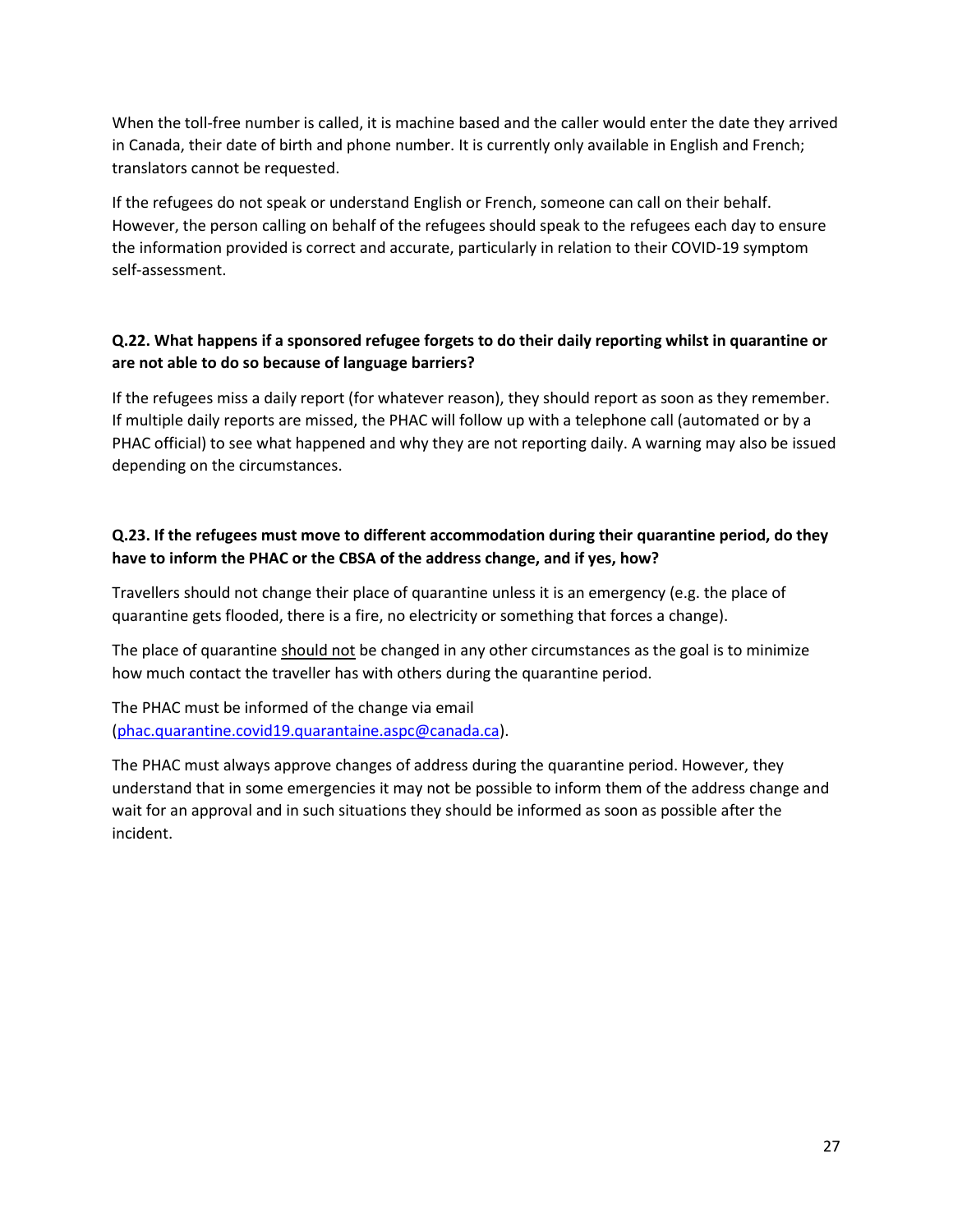# Appendix B – IRCC Responses to Questions on the Travel and Entry Requirements

#### **Q.1. How will BVOR and JAS newcomers be connected to their sponsors, and at which point? Note that sometimes sponsors are not given their contact information pre-arrival.**

Sponsors are matched to BVOR and JAS cases when a case is ready to travel. Once a sponsor is matched up with a BVOR or JAS, they will be provided with the applicant's email address and/or phone number. If there was no email address or phone number provided, sponsors should follow up with ROC-O at [IRCC.INROCO-CORORI.IRCC@cic.gc.ca](file:///C:/Users/JoAnna.Brunnenmeir/AppData/Roaming/OpenText/OTEdit/EC_gcdocs2/c391946473/IRCC.INROCO-CORORI.IRCC@cic.gc.ca). It may be that IRCC does not have the applicant's contact information available. If this is the case, ROC-O will work with the mission for their assistance in reaching out to the applicant via IOM or the UNHCR.

#### **Q.2. How will sponsors provide support with the daily ArriveCAN check-in requirements if they do not speak the same language as the newcomer, should the sponsors arrange for an interpreter?**

If the sponsor does not speak the language of the refugee, they should coordinate with an interpreter to assist with the daily ArriveCAN check-in requirements.

#### **Q.3. The Request for Arrival Confirmation email from ROC-O states that sponsors must provide IRCC with a copy of the quarantine plan for the refugees they have sponsored before travel will be booked. Is this a new requirement?**

Yes, it is a new requirement. Sponsors must now provide IRCC with a copy of the quarantine plan for the refugees they have sponsored before their travel is booked to ensure a proper quarantine plan is in place for their arrival. The plan must meet the requirements detailed on the following website: [https://www.canada.ca/en/public-health/services/publications/diseases-conditions/2019-novel](https://www.canada.ca/en/public-health/services/publications/diseases-conditions/2019-novel-coronavirus-information-sheet.html)[coronavirus-information-sheet.html.](https://www.canada.ca/en/public-health/services/publications/diseases-conditions/2019-novel-coronavirus-information-sheet.html) The quarantine plan may be reviewed by the Canada Border Services Agency or the Public Health Agency of Canada to ensure that it complies with the requirements. Sponsors will be required to submit confirmation that the refugee arrived at the place of quarantine and submit mandatory daily reporting through the ArriveCAN app as detailed on the website [canada.ca/ArriveCAN.](https://www.canada.ca/en/public-health/services/diseases/coronavirus-disease-covid-19/arrivecan.html#a2)

#### **Q.4. Will arrangements be made for a guardian or escort to accompany unaccompanied minors arriving under the One-Year Window of Opportunity (OYW) Provision during their flight?**

Unaccompanied minors will have an IOM escort for the duration of their travel to Canada.

#### **Q.5. Will the sponsors or the parents or the parents of the unaccompanied minor arriving under the OYW be informed of these arrangements? If yes, how and when does this happen?**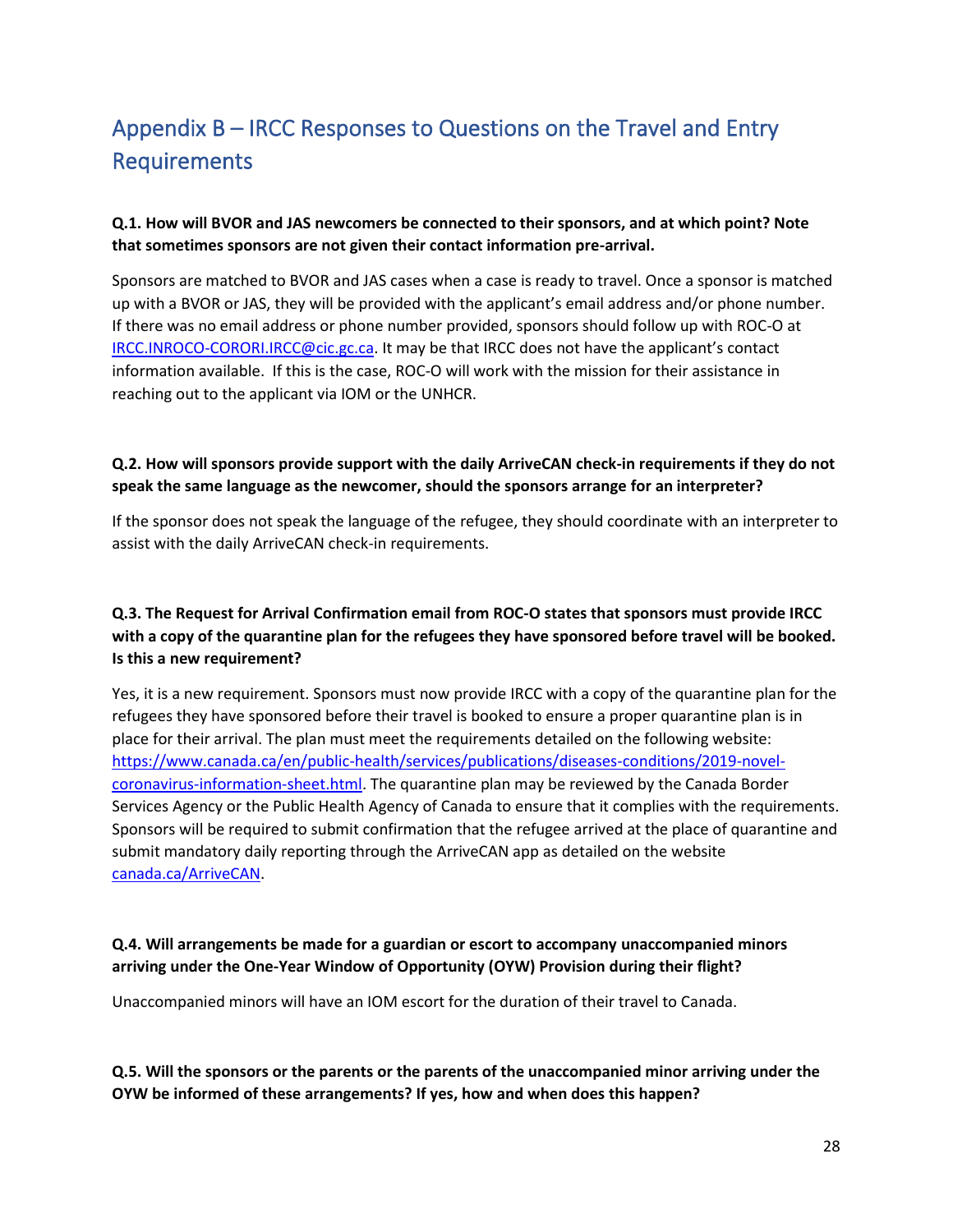The sponsors or the parents will be informed of the travel itinerary via the Notification of Arrival Transmission (NAT) which is generally sent a minimum of 10 days in advance of travel.

#### **Q.6. Upon the arrival of the unaccompanied minor child in Canada, who will assist them when dealing with immigration, customs and testing at the airport?**

The SPO will assist the unaccompanied minor child at the airport with immigration, customs and COVID-19 testing. A custom plan will be developed, in consultation with the sponsor, family and the SPO as required, considering the specific circumstances and age of the minor.

#### **Q.7. At what stage in the IRCC process are the Request for Arrival Confirmation emails being sent by ROC-O?**

IRCC sends the Request for Arrival Confirmation emails when the refugee is ready to travel and the conditions in the country of asylum are in place to facilitate travel.

#### **Q.8. As IRCC is asking sponsors to prepare a quarantine plan with a final quarantine address, should sponsors assume that travel plans are underway?**

After IRCC receives the quarantine plan and response from the sponsor confirming they can receive the refugee(s) then IRCC releases the case to IOM to book travel.

#### **Q.9. Does receipt of the Request for Arrival Confirmation email mean IRCC is encouraging sponsors to arrange quarantine accommodation as the email means a NAT is coming in the short-term?**

When a sponsor receives the Request for Arrival Confirmation email, they should anticipate that travel is imminent, pending completion of all required exit permits and the refugee(s) obtaining a negative predeparture COVID test.

#### **Q.10. Can IRCC give any approximate timeline between receipt of this email and expected receipt of a NAT?**

Travel timing varies depending on several factors including the availability of flights and the ability of foreign governments to issue exit permits. IRCC cannot provide a guaranteed timeline.

#### **Q.11. Is there any guidance on what to do if sponsors cannot provide the details of a final quarantine address when responding to the Request for Arrival Confirmation email?**

If a final address cannot be provided when the sponsor responds to the Request for Arrival Confirmation email, please provide a contact person who can provide this information when the NAT is sent. IRCC